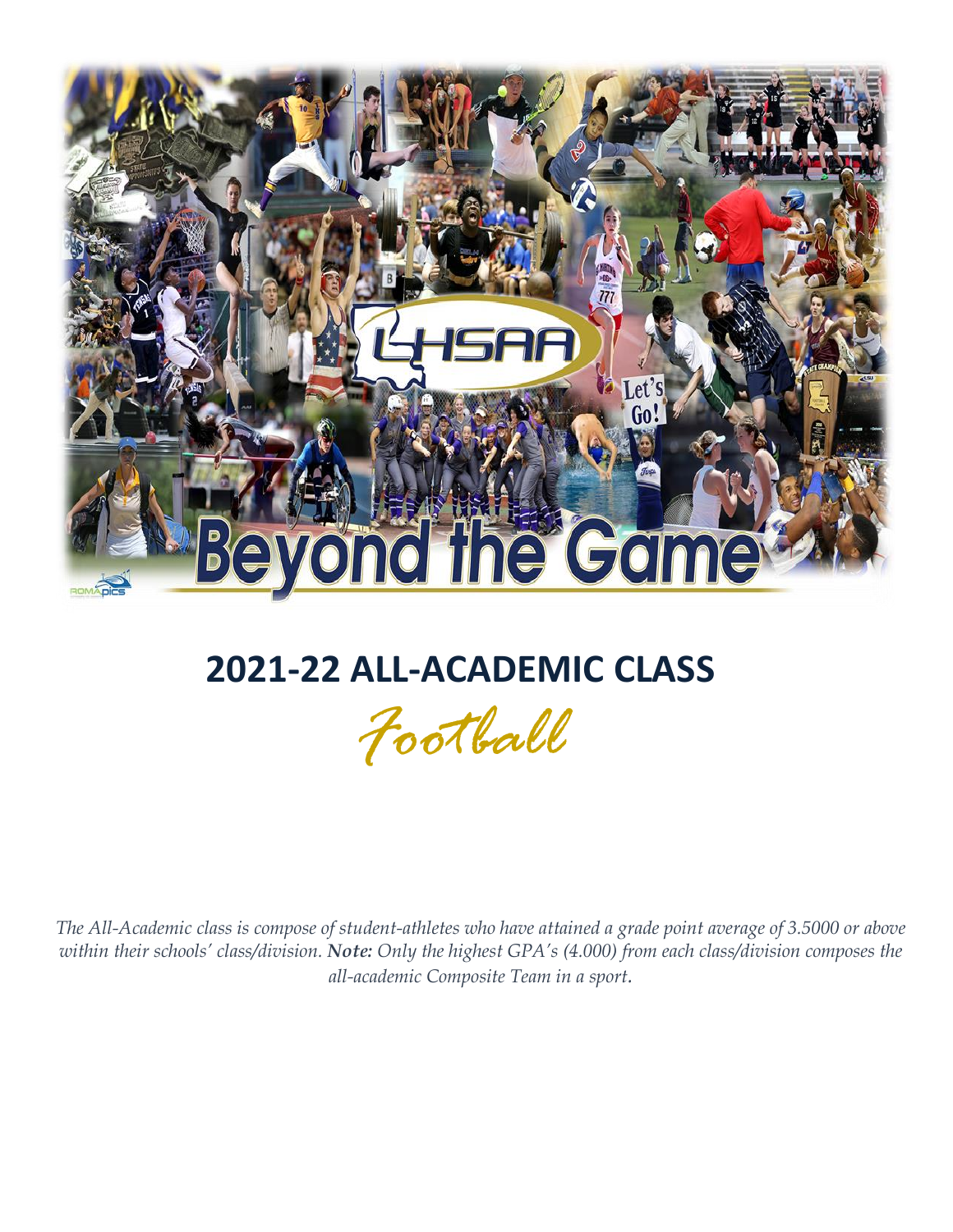## *2021-22 ALL-ACADEMIC CLASS TEAMS*

| <b>Name</b>               | Year    | School                 | Sport     | <b>Class</b> | <b>Division</b> | <b>GPA</b> |
|---------------------------|---------|------------------------|-----------|--------------|-----------------|------------|
| <b>Ernest Tapia</b>       | 2021-22 | Archbishop Shaw        | <b>FB</b> | 5A           | I.              | 4.0000     |
| Johnnie Hardy             | 2021-22 | <b>Barbe</b>           | FB        | 5A           |                 | 4.0000     |
| Kadin Greene              | 2021-22 | Benton                 | FB        | 5A           |                 | 4.0000     |
| Johnny "RJ" Moore         | 2021-22 | Benton                 | FB        | 5A           |                 | 4.0000     |
| Davis Sellers             | 2021-22 | Benton                 | FB        | 5A           |                 | 4.0000     |
| Caleb Aillet              | 2021-22 | C.E. Byrd              | FB        | 5A           | $\mathbf{I}$    | 4.0000     |
| <b>Mitchell Ramsey</b>    | 2021-22 | C.E. Byrd              | FB        | 5A           | T               | 4.0000     |
| Carter Cox                | 2021-22 | Captain Shreve         | FB        | 5A           |                 | 4.0000     |
| <b>Ben Dugas</b>          | 2021-22 | <b>East Ascension</b>  | FB        | 5A           |                 | 4.0000     |
| Alex Lambert              | 2021-22 | <b>East Ascension</b>  | FB        | 5A           |                 | 4.0000     |
| Jake Pieri                | 2021-22 | Haughton               | FB        | 5A           |                 | 4.0000     |
| Joshua Sewell             | 2021-22 | Haughton               | FB        | 5A           |                 | 4.0000     |
| Cole Baiamonte            | 2021-22 | <b>Holy Cross</b>      | FB        | 5A           | T               | 4.0000     |
| Sebastian Clayton         | 2021-22 | <b>Holy Cross</b>      | FB        | 5A           | $\mathbf{I}$    | 4.0000     |
| Eli LaFrance              | 2021-22 | <b>Holy Cross</b>      | FB        | 5A           | I.              | 4.0000     |
| Armin Seraji              | 2021-22 | <b>Holy Cross</b>      | FB        | 5A           | I.              | 4.0000     |
| <b>Beau Verdin</b>        | 2021-22 | <b>Holy Cross</b>      | FB        | 5A           | I.              | 4.0000     |
| Jackson Gasquet           | 2021-22 | Jesuit                 | FB        | 5A           | T               | 4.0000     |
| Cody Flurry               | 2021-22 | Live Oak               | FB        | 5A           |                 | 4.0000     |
| Carson Jones              | 2021-22 | Live Oak               | FB        | 5A           |                 | 4.0000     |
| Colby Raupp               | 2021-22 | Natchitoches Central   | FB        | 5A           |                 | 4.0000     |
| <b>Demarion Sowell</b>    | 2021-22 | Natchitoches Central   | FB        | 5A           |                 | 4.0000     |
| Luke Landry               | 2021-22 | New Iberia             | FB        | 5A           |                 | 4.0000     |
| Keith Jackson             | 2021-22 | <b>Ouachita Parish</b> | FB        | 5A           |                 | 4.0000     |
| Jacob McCullar            | 2021-22 | Ouachita Parish        | FB        | 5A           |                 | 4.0000     |
| Jeremy Nelson             | 2021-22 | <b>Ouachita Parish</b> | FB        | 5A           |                 | 4.0000     |
| <b>Brandon Green</b>      | 2021-22 | Ruston                 | FB        | 5A           |                 | 4.0000     |
| <b>Fernando Torres</b>    | 2021-22 | Slidell                | FB        | 5A           |                 | 4.0000     |
| Jake Held                 | 2021-22 | Southside              | FB        | 5A           |                 | 4.0000     |
| <b>Grant Billson</b>      | 2021-22 | St. Paul's             | FB        | 5A           | T               | 4.0000     |
| <b>Brody Reina</b>        | 2021-22 | St. Paul's             | FB        | 5A           | T               | 4.0000     |
| <b>Wyatt Clement</b>      | 2021-22 | Thibodaux              | FB        | 5A           |                 | 4.0000     |
| <b>Tommie Glenn Banks</b> | 2021-22 | West Monroe            | FB        | 5A           |                 | 4.0000     |
| Zach Johnson              | 2021-22 | <b>West Monroe</b>     | FB        | 5A           |                 | 4.0000     |
| Jordan Williams           | 2021-22 | Zachary                | FB        | 5A           |                 | 4.0000     |
| Louis Cohn                | 2021-22 | Northshore             | FB        | 5A           |                 | 3.9800     |
| <b>Jackson Serice</b>     | 2021-22 | Sulphur                | FB        | 5A           |                 | 3.9800     |
| Jordan Nash               | 2021-22 | <b>West Monroe</b>     | FB        | 5A           |                 | 3.9655     |
| Kaiden Keller             | 2021-22 | Dutchtown              | FB        | 5A           |                 | 3.9615     |
| Lemanuel Turnipseed       | 2021-22 | Dutchtown              | FB        | 5A           |                 | 3.9615     |
| <b>Tanner Vadnais</b>     | 2021-22 | Dutchtown              | FB        | 5A           |                 | 3.9615     |
| <b>Hudson Velotta</b>     | 2021-22 | Southside              | FB        | 5A           |                 | 3.9615     |
| Tyson Kizzia              | 2021-22 | Haughton               | FB        | 5A           |                 | 3.9600     |
| <b>Briley Wilkerson</b>   | 2021-22 | Haughton               | FB        | 5A           |                 | 3.9600     |

#### *Class 5A & Division I*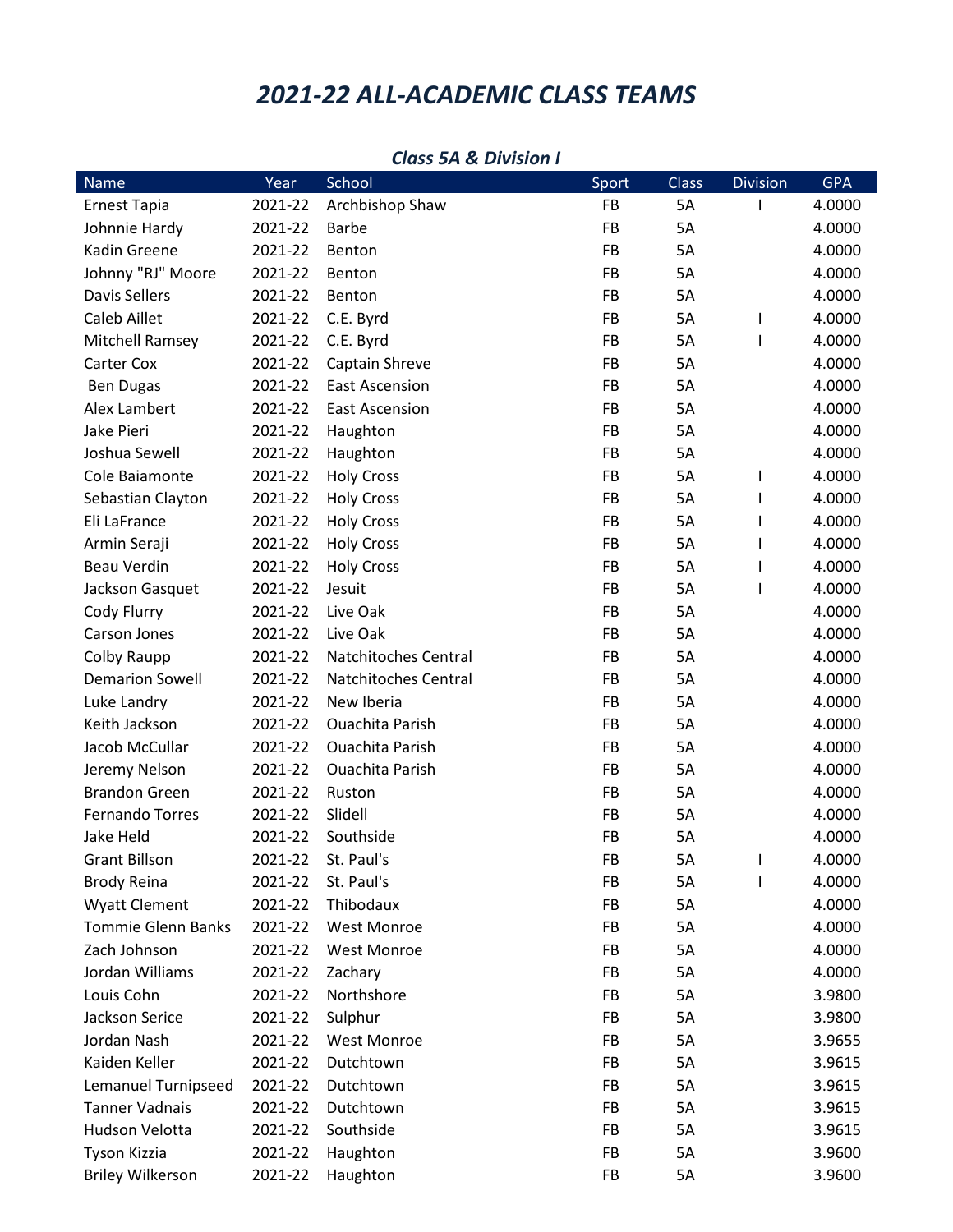| Name                      | Year    | School                | Sport     | <b>Class</b> | <b>Division</b> | <b>GPA</b> |
|---------------------------|---------|-----------------------|-----------|--------------|-----------------|------------|
| Cael Morrow               | 2021-22 | Southside             | FB        | 5A           |                 | 3.9600     |
| Chase Jones               | 2021-22 | Live Oak              | FB        | 5A           |                 | 3.9565     |
| <b>Tanner Oliver</b>      | 2021-22 | St. Amant             | <b>FB</b> | 5A           |                 | 3.9552     |
| Lonnie Tankersley         | 2021-22 | Fontainebleau         | FB        | 5A           |                 | 3.9545     |
| Hunter Buquoi             | 2021-22 | St. Amant             | FB        | 5A           |                 | 3.9541     |
| Joseph Cannizzaro         | 2021-22 | Jesuit                | <b>FB</b> | 5A           | I               | 3.9524     |
| <b>Hayes Creel</b>        | 2021-22 | St. Paul's            | FB        | 5A           | L               | 3.9524     |
| Nathan Blanchard          | 2021-22 | Sam Houston           | FB        | 5A           |                 | 3.9476     |
| Grant Buquoi              | 2021-22 | <b>Brother Martin</b> | <b>FB</b> | 5A           | I               | 3.9318     |
| Jacob Gutierrez           | 2021-22 | <b>Holy Cross</b>     | FB        | 5A           | $\mathsf{I}$    | 3.9286     |
| <b>Ethan Sinitere</b>     | 2021-22 | Southside             | <b>FB</b> | 5A           |                 | 3.9259     |
| Adam Trahan               | 2021-22 | Acadiana              | FB        | 5A           |                 | 3.9245     |
| Dylan Sampson             | 2021-22 | Dutchtown             | <b>FB</b> | 5A           |                 | 3.9231     |
| Ryan Blanchard            | 2021-22 | St. Paul's            | <b>FB</b> | 5A           | I               | 3.9231     |
| Zach Haley                | 2021-22 | Haughton              | FB        | 5A           |                 | 3.9200     |
| Coleman Stafford          | 2021-22 | Haughton              | FB        | 5A           |                 | 3.9200     |
| Michael Borecki           | 2021-22 | <b>West Monroe</b>    | FB        | 5A           |                 | 3.9200     |
| Mason Watson              | 2021-22 | Woodlawn - B.R.       | <b>FB</b> | 5A           |                 | 3.9200     |
| Noah Prosperie            | 2021-22 | H.L. Bourgeois        | <b>FB</b> | 5A           |                 | 3.9167     |
| <b>Taggert Stelly</b>     | 2021-22 | Sulphur               | FB        | 5A           |                 | 3.9130     |
| Landon Ibieta             | 2021-22 | Mandeville            | FB        | 5A           |                 | 3.9091     |
| <b>Oliver Patterson</b>   | 2021-22 | Sam Houston           | FB        | 5A           |                 | 3.9072     |
| Lloyd Benson              | 2021-22 | Catholic - B.R.       | <b>FB</b> | 5A           | I               | 3.9048     |
| <b>Thatcher Moorehead</b> | 2021-22 | <b>West Monroe</b>    | FB        | 5A           |                 | 3.9000     |
| Amir Butler               | 2021-22 | Bonnabel              | FB        | 5A           |                 | 3.8958     |
| Landon Walls              | 2021-22 | Zachary               | <b>FB</b> | 5A           |                 | 3.8928     |
| <b>Andrew Nettleton</b>   | 2021-22 | Terrebonne            | FB        | 5A           |                 | 3.8888     |
| Ryan Kimball              | 2021-22 | Southside             | FB        | 5A           |                 | 3.8846     |
| <b>Brendan Nickens</b>    | 2021-22 | <b>Brother Martin</b> | FB        | 5A           | I               | 3.8837     |
| Parker Peyronnin          | 2021-22 | Jesuit                | FB        | 5A           |                 | 3.8810     |
| Javeon Talbot             | 2021-22 | East Jefferson        | FB        | 5A           |                 | 3.8800     |
| Justin Aaron              | 2021-22 | Natchitoches Central  | FB        | 5A           |                 | 3.8800     |
| Jacob Satches             | 2021-22 | St. Paul's            | FB        | 5A           | I               | 3.8800     |
| Don Fields                | 2021-22 | Alexandria            | FB        | 5A           |                 | 3.8750     |
| Michael Hamauei           | 2021-22 | C.E. Byrd             | FB        | 5A           | I               | 3.8750     |
| Luke Schroedter           | 2021-22 | Lafayette             | FB        | 5A           |                 | 3.8750     |
| Ryan Todd                 | 2021-22 | C.E. Byrd             | FB        | 5A           | L               | 3.8717     |
| Ryan Todd                 | 2021-22 | C.E. Byrd             | FB        | 5A           | L               | 3.8717     |
| Dylan Watson              | 2021-22 | Denham Springs        | FB        | 5A           |                 | 3.8696     |
| <b>Ashton Vining</b>      | 2021-22 | Ponchatoula           | FB        | 5A           |                 | 3.8696     |
| <b>Carter Glass</b>       | 2021-22 | Captain Shreve        | FB        | 5A           |                 | 3.8666     |
| Sollon Scott IV           | 2021-22 | L. W. Higgins         | FB        | 5A           |                 | 3.8600     |
| Parker Lowrie             | 2021-22 | Haughton              | FB        | 5A           |                 | 3.8500     |
| Solomon Washington        | 2021-22 | Parkway               | FB        | 5A           |                 | 3.8500     |
| Aidan Abbott              | 2021-22 | Dutchtown             | FB        | 5A           |                 | 3.8462     |
| Gaige Buras               | 2021-22 | Slidell               | FB        | 5A           |                 | 3.8437     |
| Kelton Fowler             | 2021-22 | Benton                | FB        | 5A           |                 | 3.8400     |
| <b>Winston Sanders</b>    | 2021-22 | Ouachita Parish       | FB        | 5A           |                 | 3.8400     |
| Aiden Richards            | 2021-22 | St. Paul's            | FB        | 5A           | L               | 3.8400     |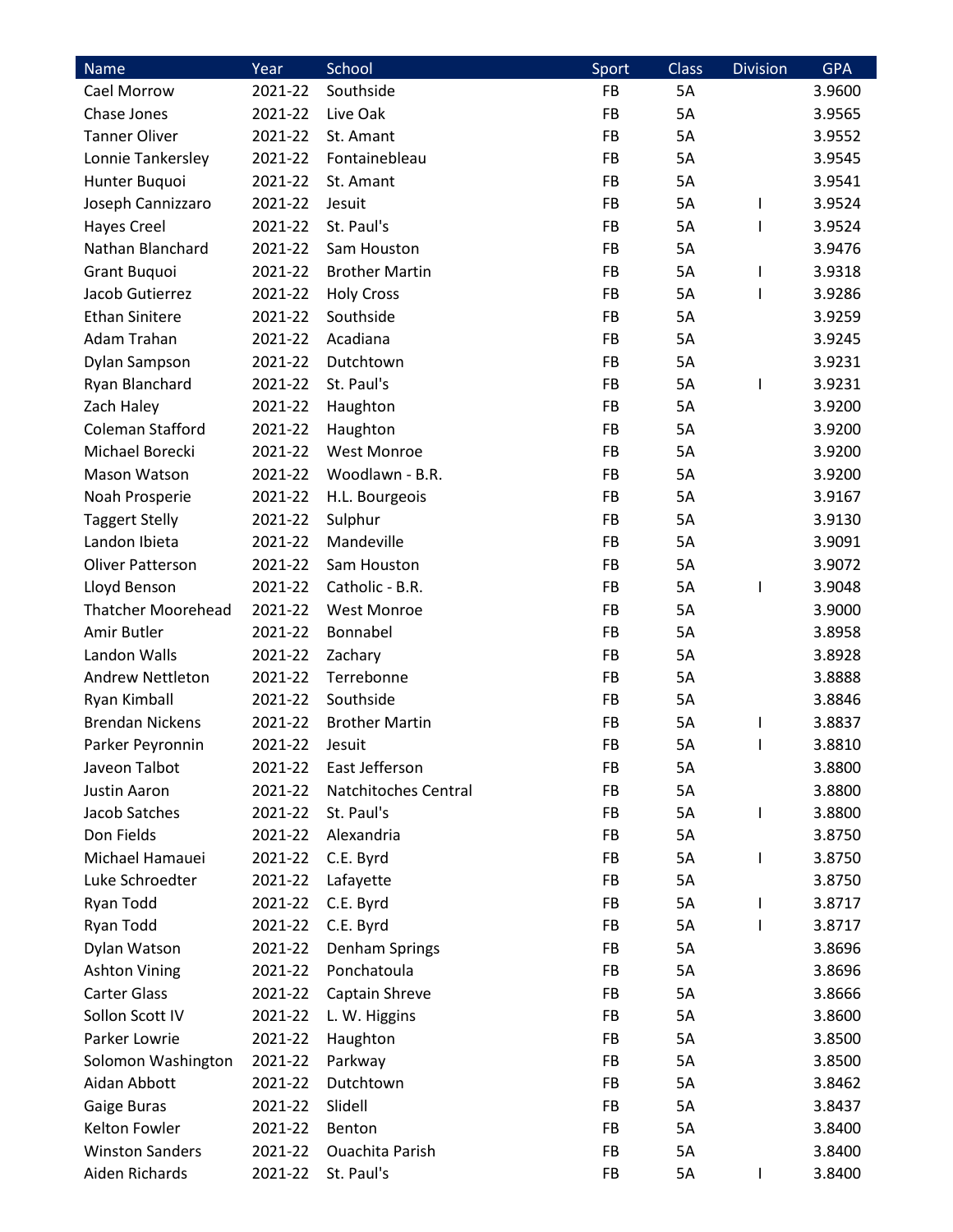| Name                      | Year    | School                 | Sport     | <b>Class</b> | <b>Division</b>   | <b>GPA</b> |
|---------------------------|---------|------------------------|-----------|--------------|-------------------|------------|
| Corey Lambert Jr.         | 2021-22 | <b>Brother Martin</b>  | <b>FB</b> | 5A           |                   | 3.8378     |
| Emilio Garcia             | 2021-22 | <b>Brother Martin</b>  | FB        | 5A           |                   | 3.8333     |
| Ross Rogan                | 2021-22 | Destrehan              | <b>FB</b> | 5A           |                   | 3.8333     |
| Kyle Thibodeaux           | 2021-22 | Sulphur                | FB        | 5A           |                   | 3.8333     |
| Amani Givens              | 2021-22 | Woodlawn - B.R.        | FB        | 5A           |                   | 3.8333     |
| <b>Bailey Felder</b>      | 2021-22 | Haughton               | FB        | 5A           |                   | 3.8300     |
| <b>Christian Fontenot</b> | 2021-22 | Sulphur                | FB        | 5A           |                   | 3.8300     |
| Jaquez Lee                | 2021-22 | East Jefferson         | FB        | 5A           |                   | 3.8250     |
| <b>Matthew Sant</b>       | 2021-22 | Woodlawn - B.R.        | <b>FB</b> | 5A           |                   | 3.8200     |
| Jake Scheuermann          | 2021-22 | Mandeville             | FB        | 5A           |                   | 3.8182     |
| <b>Bronson Sandusky</b>   | 2021-22 | Southside              | <b>FB</b> | 5A           |                   | 3.8182     |
| <b>Charlie Nance</b>      | 2021-22 | Benton                 | FB        | 5A           |                   | 3.8100     |
| Chandler Lytle            | 2021-22 | Haughton               | <b>FB</b> | 5A           |                   | 3.8100     |
| Jonathan Beale            | 2021-22 | Catholic - B.R.        | <b>FB</b> | 5A           | I                 | 3.8095     |
| Matthew Correa            | 2021-22 | Jesuit                 | FB        | 5A           |                   | 3.8095     |
| <b>Caleb Tolbert</b>      | 2021-22 | Jesuit                 | FB        | 5A           | L                 | 3.8095     |
| <b>Hugo Valdes</b>        | 2021-22 | Jesuit                 | FB        | 5A           | I                 | 3.8095     |
| Andrew Roussel            | 2021-22 | Dutchtown              | <b>FB</b> | 5A           |                   | 3.8077     |
| Landon Terro              | 2021-22 | Lafayette              | <b>FB</b> | 5A           |                   | 3.8077     |
| Elijah James              | 2021-22 | Airline                | FB        | 5A           |                   | 3.8000     |
| Cole Laughlin             | 2021-22 | <b>Barbe</b>           | FB        | 5A           |                   | 3.8000     |
| Sam Giarrusso             | 2021-22 | Catholic - B.R.        | FB        | 5A           | I                 | 3.8000     |
| Mondrai Hogg              | 2021-22 | <b>Ouachita Parish</b> | <b>FB</b> | 5A           |                   | 3.8000     |
| Carlton Johnson           | 2021-22 | Zachary                | FB        | 5A           |                   | 3.8000     |
| Mase Many                 | 2021-22 | <b>West Monroe</b>     | FB        | 5A           |                   | 3.7971     |
| Kerry Wilson              | 2021-22 | Destrehan              | <b>FB</b> | 5A           |                   | 3.7917     |
| <b>Devin Daniels</b>      | 2021-22 | Hammond                | FB        | 5A           |                   | 3.7917     |
| Jordan Skinner            | 2021-22 | New Iberia             | FB        | 5A           |                   | 3.7916     |
| <b>Therman Black</b>      | 2021-22 | <b>Barbe</b>           | FB        | 5A           |                   | 3.7900     |
| Gorge Reyes               | 2021-22 | L. W. Higgins          | FB        | 5A           |                   | 3.7884     |
| <b>Christian Dupre</b>    | 2021-22 | H.L. Bourgeois         | FB        | 5A           |                   | 3.7872     |
| <b>Falon Short</b>        | 2021-22 | H.L. Bourgeois         | FB        | 5A           |                   | 3.7872     |
| William Pouyadou          | 2021-22 | Jesuit                 | FB        | 5A           | I                 | 3.7857     |
| Ma'tias Willis            | 2021-22 | <b>Ouachita Parish</b> | FB        | 5A           |                   | 3.7826     |
| <b>Tiras Magee</b>        | 2021-22 | Live Oak               | FB        | 5A           |                   | 3.7802     |
| Rashaad Jefferson         | 2021-22 | Archbishop Rummel      | FB        | 5A           | I                 | 3.7742     |
| Hayden Harms              | 2021-22 | Dutchtown              | FB        | 5A           |                   | 3.7692     |
| Sean Winfield             | 2021-22 | Dutchtown              | FB        | 5A           |                   | 3.7692     |
| <b>Hunter Thomas</b>      | 2021-22 | Woodlawn - B.R.        | FB        | 5A           |                   | 3.7647     |
| Jack Massey               | 2021-22 | Catholic - B.R.        | FB        | 5A           |                   | 3.7619     |
| Jackson Walker            | 2021-22 | Catholic - B.R.        | FB        | 5A           | L<br>$\mathsf{I}$ | 3.7619     |
| Cole Cooper               | 2021-22 | Southside              | FB        | 5A           |                   | 3.7600     |
| Kenneth Cretchain         |         | <b>Barbe</b>           | FB        |              |                   |            |
| <b>Garrett Mmahat</b>     | 2021-22 |                        |           | 5A           |                   | 3.7500     |
|                           | 2021-22 | <b>Brother Martin</b>  | FB        | 5A           | I                 | 3.7500     |
| Ashton Shepherd           | 2021-22 | <b>Brother Martin</b>  | FB        | 5A           | I                 | 3.7500     |
| Steven Malbrough          | 2021-22 | Central Lafourche      | FB        | 5A           |                   | 3.7500     |
| <b>Amorion Walker</b>     | 2021-22 | Ponchatoula            | FB        | 5A           |                   | 3.7500     |
| Jeffery Duroncelet        | 2021-22 | St. Augustine          | FB        | 5A           |                   | 3.7500     |
| <b>Matthew Stevens</b>    | 2021-22 | Thibodaux              | FB        | 5A           |                   | 3.7391     |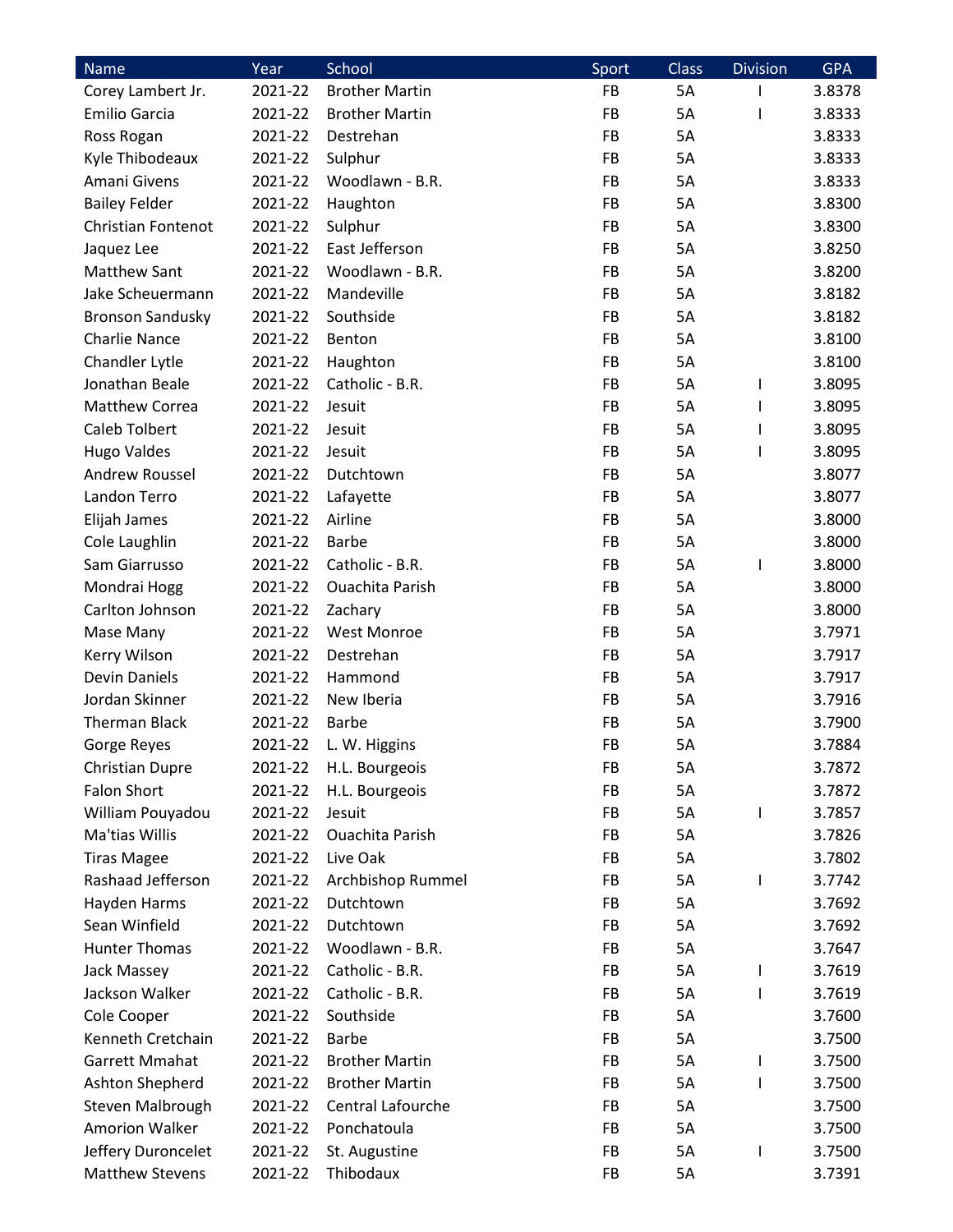| <b>Name</b>                         | Year               | School                 | Sport     | <b>Class</b> | <b>Division</b> | <b>GPA</b> |
|-------------------------------------|--------------------|------------------------|-----------|--------------|-----------------|------------|
| Landon Robinson                     | 2021-22            | Airline                | FB        | 5A           |                 | 3.7310     |
| Laiden Broadway                     | 2021-22            | Haughton               | FB        | 5A           |                 | 3.7300     |
| <b>Trace Forbes</b>                 | 2021-22            | St. Amant              | FB        | 5A           |                 | 3.7260     |
| Ethan Ferguson                      | 2021-22            | Central - B.R.         | FB        | 5A           |                 | 3.7200     |
| <b>Bruce MacMorran</b>              | 2021-22            | Catholic - B.R.        | FB        | 5A           | I               | 3.7143     |
| Henry Hartman                       | 2021-22            | Jesuit                 | FB        | 5A           | L               | 3.7143     |
| Jax Melancon                        | 2021-22            | St. Amant              | FB        | 5A           |                 | 3.7120     |
| <b>Travers Benoit</b>               | 2021-22            | Covington              | FB        | 5A           |                 | 3.7083     |
| Zachary Guidry                      | 2021-22            | St. Amant              | <b>FB</b> | 5A           |                 | 3.7052     |
| Cohen Troxclair                     | 2021-22            | Ponchatoula            | FB        | 5A           |                 | 3.7045     |
| Clayton Williamson                  | 2021-22            | Denham Springs         | <b>FB</b> | 5A           |                 | 3.7021     |
| <b>Andrew Glass</b>                 | 2021-22            | Sam Houston            | FB        | 5A           |                 | 3.6984     |
| <b>Brandt Zeller</b>                | 2021-22            | St. Amant              | FB        | 5A           |                 | 3.6977     |
| Xavier Robinson                     | 2021-22            | Zachary                | <b>FB</b> | 5A           |                 | 3.6964     |
| <b>Conner Hebert</b>                | 2021-22            | Thibodaux              | FB        | 5A           |                 | 3.6956     |
| George Smith                        | 2021-22            | East St. John          | FB        | 5A           |                 | 3.6927     |
| William Andrepont                   | 2021-22            | Live Oak               | FB        | 5A           |                 | 3.6923     |
| <b>Ronald Usannaz</b>               | 2021-22            | Bonnabel               | <b>FB</b> | 5A           |                 | 3.6900     |
| Joshua Alexander                    | 2021-22            | St. Augustine          | <b>FB</b> | 5A           | I.              | 3.6900     |
| Dylan Devezin                       | 2021-22            | St. Augustine          | FB        | 5A           | J.              | 3.6900     |
| Javen Nicholas                      | 2021-22            | St. Augustine          | FB        | 5A           |                 | 3.6900     |
| Sam Eames                           | 2021-22            | Central - B.R.         | FB        | 5A           |                 | 3.6875     |
| Beau Bercegeay                      | 2021-22            | St. Amant              | <b>FB</b> | 5A           |                 | 3.6844     |
| <b>Dallas Conner</b>                | 2021-22            | Sam Houston            | FB        | 5A           |                 | 3.6827     |
| Javieon Cooper                      | 2021-22            | <b>Ouachita Parish</b> | FB        | 5A           |                 | 3.6818     |
| David Roux                          | 2021-22            | Archbishop Rummel      | <b>FB</b> | 5A           | I               | 3.6800     |
| Jesus Martinez                      | 2021-22            | Acadiana               | FB        | 5A           |                 | 3.6727     |
| Abel Peterman                       | 2021-22            | Alexandria             | FB        | 5A           |                 | 3.6667     |
| Michael Jaunet                      | 2021-22            | <b>Brother Martin</b>  | FB        | 5A           | I               | 3.6667     |
| Samuel Henry                        | 2021-22            | Walker                 | FB        | 5A           |                 | 3.6667     |
| <b>Brady Beason</b>                 | 2021-22            | Ruston                 | FB        | 5A           |                 | 3.6666     |
| <b>Edward Lee Reneau</b>            | 2021-22            | West Monroe            | FB        | 5A           |                 | 3.6666     |
| Dakota Clark                        | 2021-22            |                        | FB        | 5A           |                 | 3.6585     |
| Dakota Clark                        |                    | C.E. Byrd              |           | 5A           | I               |            |
|                                     | 2021-22<br>2021-22 | C.E. Byrd              | FB<br>FB  |              | L               | 3.6585     |
| Colby Smith<br><b>Nathan Curtis</b> |                    | Live Oak               |           | 5A           |                 | 3.6566     |
|                                     | 2021-22            | Live Oak               | FB        | 5A           |                 | 3.6559     |
| <b>Collin Dupre</b>                 | 2021-22            | Dutchtown              | FB        | 5A           |                 | 3.6538     |
| <b>Marlon Holmes</b>                | 2021-22            | L. W. Higgins          | FB        | 5A           |                 | 3.6538     |
| Ethan Jean                          | 2021-22            | Lafayette              | FB        | 5A           |                 | 3.6522     |
| <b>Brandon Luna</b>                 | 2021-22            | Central Lafourche      | FB        | 5A           |                 | 3.6521     |
| Cameron Francioni                   | 2021-22            | Archbishop Rummel      | FB        | 5A           | I.              | 3.6505     |
| Aiden Saunders                      | 2021-22            | Live Oak               | FB        | 5A           |                 | 3.6484     |
| Dontrel Wilright                    | 2021-22            | Destrehan              | FB        | 5A           |                 | 3.6471     |
| <b>Brett Norris</b>                 | 2021-22            | West Monroe            | FB        | 5A           |                 | 3.6451     |
| James Helm                          | 2021-22            | Catholic - B.R.        | FB        | 5A           | I               | 3.6429     |
| Gavin Savoie                        | 2021-22            | Sam Houston            | FB        | 5A           |                 | 3.6418     |
| Hampton Bryant                      | 2021-22            | Haughton               | FB        | 5A           |                 | 3.6400     |
| Benjamin Knobloch                   | 2021-22            | St. Paul's             | FB        | 5A           |                 | 3.6400     |
| Jayden Averhart                     | 2021-22            | Slidell                | FB        | 5A           |                 | 3.6333     |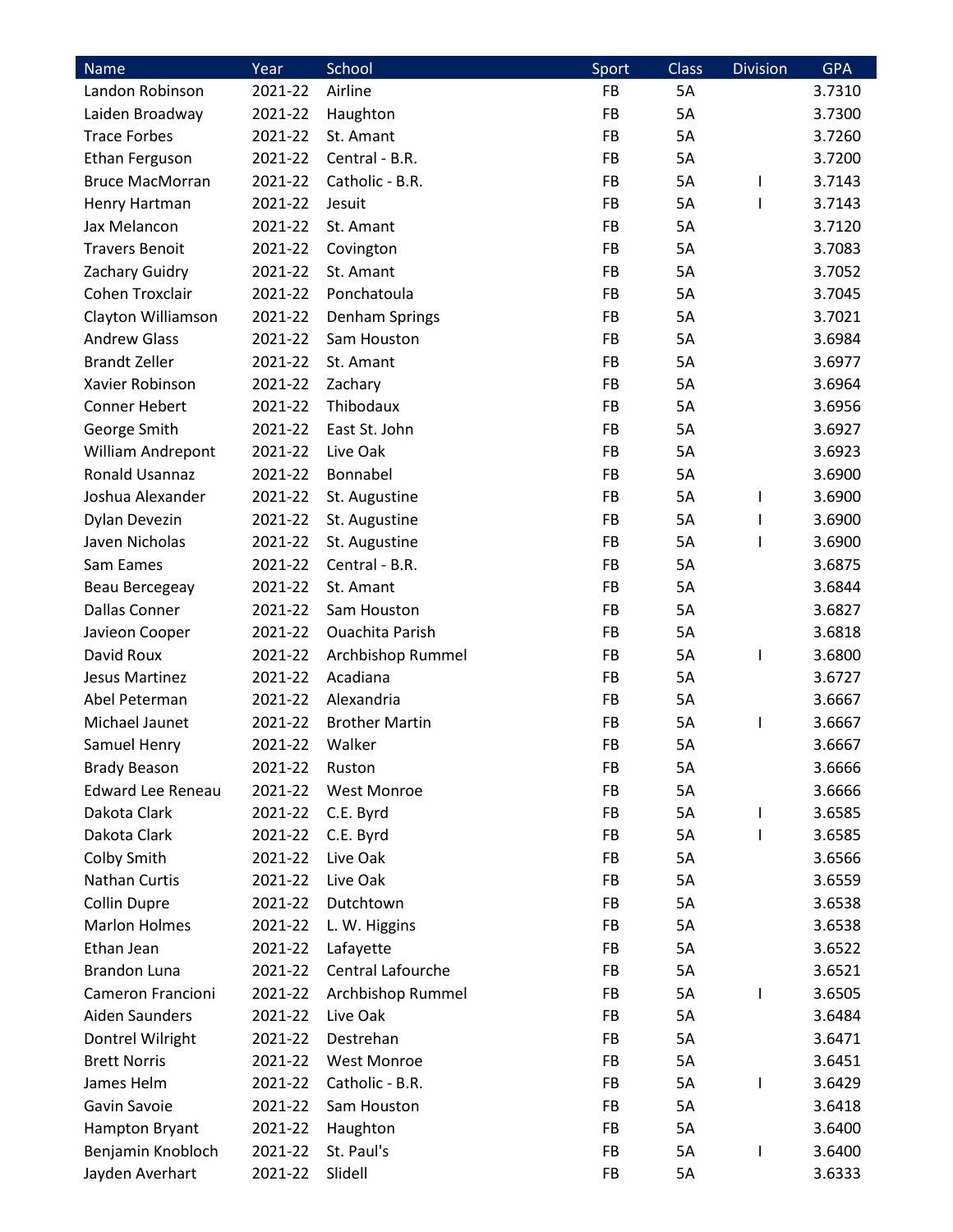| <b>Name</b>            | Year    | School                | Sport     | <b>Class</b> | <b>Division</b> | <b>GPA</b> |
|------------------------|---------|-----------------------|-----------|--------------|-----------------|------------|
| Chase Barrow           | 2021-22 | St. Augustine         | FB        | 5A           |                 | 3.6300     |
| Jayden Davis           | 2021-22 | Slidell               | FB        | 5A           |                 | 3.6250     |
| James McCombs          | 2021-22 | <b>Barbe</b>          | FB        | 5A           |                 | 3.6200     |
| <b>Daniel Sears</b>    | 2021-22 | St. Paul's            | FB        | 5A           | I               | 3.6200     |
| <b>Bryant Breksa</b>   | 2021-22 | Chalmette             | FB        | 5A           |                 | 3.6190     |
| <b>Zachary Flores</b>  | 2021-22 | Jesuit                | FB        | 5A           | I               | 3.6190     |
| Luke Lirette           | 2021-22 | H.L. Bourgeois        | FB        | 5A           |                 | 3.6170     |
| <b>William Delaune</b> | 2021-22 | Dutchtown             | FB        | 5A           |                 | 3.6154     |
| Caleb Ickes            | 2021-22 | Dutchtown             | <b>FB</b> | 5A           |                 | 3.6154     |
| <b>Grant Stevens</b>   | 2021-22 | Archbishop Rummel     | FB        | 5A           | I.              | 3.6118     |
| Luke Saxby             | 2021-22 | <b>Barbe</b>          | <b>FB</b> | 5A           |                 | 3.6100     |
| Garrett Borne          | 2021-22 | Destrehan             | <b>FB</b> | 5A           |                 | 3.6087     |
| Dawson Willis          | 2021-22 | Ruston                | FB        | 5A           |                 | 3.6087     |
| Peyton Alleman         | 2021-22 | St. Amant             | <b>FB</b> | 5A           |                 | 3.6050     |
| <b>Brant Blanchard</b> | 2021-22 | St. Amant             | FB        | 5A           |                 | 3.6042     |
| Benjamin McKenzie      | 2021-22 | Walker                | FB        | 5A           |                 | 3.6042     |
| Isaiah Pearman         | 2021-22 | Airline               | FB        | 5A           |                 | 3.6000     |
| <b>William Moore</b>   | 2021-22 | Captain Shreve        | <b>FB</b> | 5A           |                 | 3.6000     |
| Calvin Willis          | 2021-22 | Natchitoches Central  | <b>FB</b> | 5A           |                 | 3.6000     |
| Cade Pennington        | 2021-22 | St. Amant             | FB        | 5A           |                 | 3.6000     |
| <b>Eric Butler</b>     | 2021-22 | St. Augustine         | FB        | 5A           |                 | 3.6000     |
| Jireh Childs           | 2021-22 | West Jefferson        | FB        | 5A           |                 | 3.6000     |
| Dajorean Curry         | 2021-22 | H.L. Bourgeois        | <b>FB</b> | 5A           |                 | 3.5957     |
| Craig Carlson II       | 2021-22 | C.E. Byrd             | <b>FB</b> | 5A           | I               | 3.5952     |
| <b>Thomas Wink</b>     | 2021-22 | West Ouachita         | FB        | 5A           |                 | 3.5900     |
| Liam Parenton          | 2021-22 | Jesuit                | <b>FB</b> | 5A           | I               | 3.5854     |
| Evan Kern              | 2021-22 | <b>East Ascension</b> | FB        | 5A           |                 | 3.5847     |
| Cole Villasenor        | 2021-22 | Hahnville             | FB        | 5A           |                 | 3.5833     |
| Ethan Condon           | 2021-22 | <b>Brother Martin</b> | FB        | 5A           | J.              | 3.5814     |
| Jo'Shon Barbie         | 2021-22 | West Jefferson        | FB        | 5A           |                 | 3.5800     |
|                        | 2021-22 | St. Amant             | <b>FB</b> | 5A           |                 |            |
| Lee Amedee             |         |                       |           |              |                 | 3.5771     |
| Jerquarrius Myles      | 2021-22 | C.E. Byrd             | FB        | 5A           | I               | 3.5710     |
| Drew Mitten            | 2021-22 | <b>Barbe</b>          | FB        | 5A           |                 | 3.5700     |
| John Patterson         | 2021-22 | Mandeville            | FB        | 5A           |                 | 3.5682     |
| Javari Sanders         | 2021-22 | <b>West Monroe</b>    | FB        | 5A           |                 | 3.5666     |
| Jacob Behrhorst        | 2021-22 | Lafayette             | <b>FB</b> | 5A           |                 | 3.5652     |
| <b>Dylan Gaskins</b>   | 2021-22 | Pineville             | FB        | 5A           |                 | 3.5652     |
| <b>Braden Robinson</b> | 2021-22 | Live Oak              | <b>FB</b> | 5A           |                 | 3.5604     |
| Jason Dauzart          | 2021-22 | St. Augustine         | FB        | 5A           | I               | 3.5600     |
| Tobias Jefferson       | 2021-22 | West Jefferson        | FB        | 5A           |                 | 3.5510     |
| Mikesell Wade          | 2021-22 | Archbishop Rummel     | <b>FB</b> | 5A           | I               | 3.5481     |
| <b>Thomas Mongrue</b>  | 2021-22 | Catholic - B.R.       | FB        | 5A           | L               | 3.5476     |
| Jack Larriviere        | 2021-22 | Jesuit                | FB        | 5A           | I               | 3.5476     |
| Noah Louque            | 2021-22 | St. Amant             | FB        | 5A           |                 | 3.5469     |
| Jaydon Evans           | 2021-22 | Captain Shreve        | FB        | 5A           |                 | 3.5454     |
| <b>Braylon Finney</b>  | 2021-22 | Captain Shreve        | FB        | 5A           |                 | 3.5434     |
| Nykyiese Hunter        | 2021-22 | Central Lafourche     | FB        | 5A           |                 | 3.5416     |
| Levi Landry            | 2021-22 | Thibodaux             | FB        | 5A           |                 | 3.5416     |
| Robert Armer           | 2021-22 | Benton                | FB        | 5A           |                 | 3.5400     |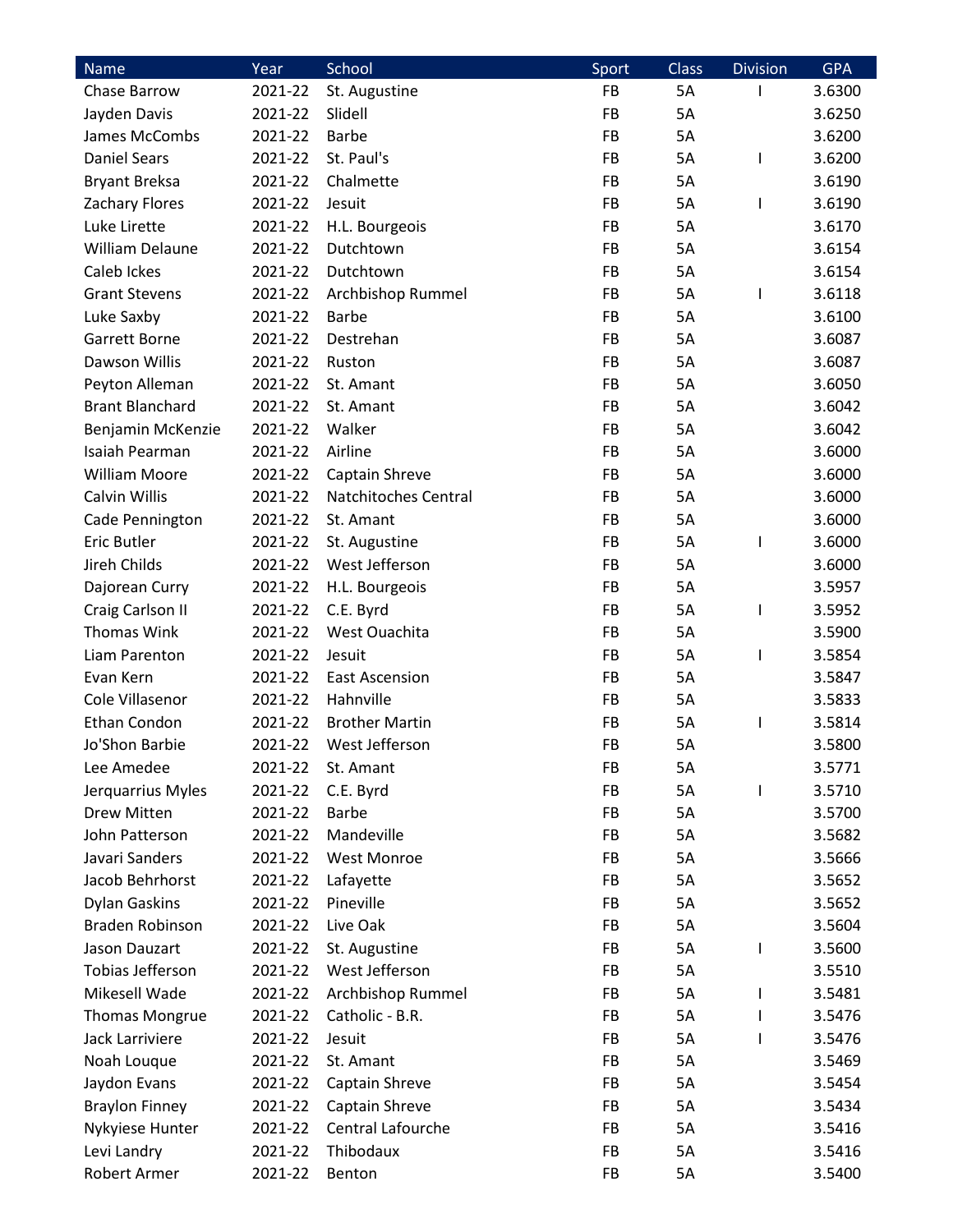| <b>Name</b>              | Name    | Year                  | School    | Sport | <b>Class</b> | <b>Division</b> |
|--------------------------|---------|-----------------------|-----------|-------|--------------|-----------------|
| <b>Brayden Mullins</b>   | 2021-22 | Dutchtown             | <b>FB</b> | 5A    |              | 3.5389          |
| Seth Duncan              | 2021-22 | <b>West Monroe</b>    | <b>FB</b> | 5A    |              | 3.5357          |
| Simon Provenzano         | 2021-22 | <b>Brother Martin</b> | FB        | 5A    |              | 3.5349          |
| Darnell Alexander        | 2021-22 | Archbishop Rummel     | <b>FB</b> | 5A    |              | 3.5342          |
| Justin Smith             | 2021-22 | Covington             | FB        | 5A    |              | 3.5319          |
| Jarrett Davis            | 2021-22 | Captain Shreve        | <b>FB</b> | 5A    |              | 3.5312          |
| <b>Cohen Barrilleaux</b> | 2021-22 | Ponchatoula           | <b>FB</b> | 5A    |              | 3.5238          |
| <b>Tyrese Primus</b>     | 2021-22 | Ponchatoula           | <b>FB</b> | 5Α    |              | 3.5238          |
| Joshua Roberts           | 2021-22 | Ponchatoula           | <b>FB</b> | 5A    |              | 3.5238          |
| Kaden Davis              | 2021-22 | Benton                | FB        | 5A    |              | 3.5200          |
| Cade Stewart             | 2021-22 | Benton                | <b>FB</b> | 5A    |              | 3.5200          |
| <b>Conner Turner</b>     | 2021-22 | Haughton              | <b>FB</b> | 5A    |              | 3.5200          |
| Reed Sepulvado           | 2021-22 | C.E. Byrd             | <b>FB</b> | 5Α    |              | 3.5135          |
| Mike Hall                | 2021-22 | West Ouachita         | <b>FB</b> | 5A    |              | 3.5111          |
| Justin LeBlanc           | 2021-22 | Archbishop Shaw       | <b>FB</b> | 5A    |              | 3.5100          |
| Robert Batarseh          | 2021-22 | Bonnabel              | FB        | 5Α    |              | 3.5094          |
| <b>Brayden Grant</b>     | 2021-22 | St. Amant             | FB        | 5A    |              | 3.5090          |
| <b>Reece Young</b>       | 2021-22 | Sam Houston           | <b>FB</b> | 5A    |              | 3.5068          |
| Anthony Sollazzo         | 2021-22 | C.E. Byrd             | <b>FB</b> | 5A    | I            | 3.5000          |
| Corey Singleton          | 2021-22 | Catholic - B.R.       | <b>FB</b> | 5Α    |              | 3.5000          |
| Joseph Wilson            | 2021-22 | Hammond               | <b>FB</b> | 5A    |              | 3.5000          |
| <b>Tyler Toledo</b>      | 2021-22 | Slidell               | FB        | 5A    |              | 3.5000          |
| <b>Colin Thieler</b>     | 2021-22 | St. Paul's            | <b>FB</b> | 5A    |              | 3.5000          |
| Ethan Ladner             | 2021-22 | Walker                | FB        | 5A    |              | 3.5000          |

### *Class 4A & Division II*

| Name                    | Year    | School                    | Sport     | <b>Class</b> | <b>Division</b> | <b>GPA</b> |
|-------------------------|---------|---------------------------|-----------|--------------|-----------------|------------|
| <b>Ethan Sharpe</b>     | 2021-22 | Franklinton               | <b>FB</b> | 4A           |                 | 4.0000     |
| <b>Connor Heard</b>     | 2021-22 | Minden                    | <b>FB</b> | 4A           |                 | 4.0000     |
| <b>Connor Heard</b>     | 2021-22 | Minden                    | FB        | 4A           |                 | 4.0000     |
| <b>Breard Inabnett</b>  | 2021-22 | <b>Neville</b>            | <b>FB</b> | 4A           |                 | 4.0000     |
| Jackson Autin           | 2021-22 | South Lafourche           | <b>FB</b> | 4A           |                 | 4.0000     |
| Jackson Bourgeois       | 2021-22 | South Lafourche           | <b>FB</b> | 4A           |                 | 4.0000     |
| Zack Luent              | 2021-22 | South Lafourche           | FB        | 4A           |                 | 4.0000     |
| <b>Brody Pitre</b>      | 2021-22 | South Lafourche           | FB        | 4A           |                 | 4.0000     |
| Robert "Owen" Britton   | 2021-22 | St. Thomas More           | <b>FB</b> | 4A           | $\mathbf{H}$    | 4.0000     |
| <b>Grant Guilbeau</b>   | 2021-22 | <b>Teurlings Catholic</b> | FB        | 4Α           | $\mathbf{H}$    | 4.0000     |
| <b>Benjamin Doughty</b> | 2021-22 | Tioga                     | <b>FB</b> | 4Α           |                 | 4.0000     |
| James Balart            | 2021-22 | St. Michael the Archangel | <b>FB</b> | 4Α           | $\mathbf{H}$    | 3.9773     |
| <b>Tyler Dickson</b>    | 2021-22 | <b>Belle Chasse</b>       | FB        | 4Α           |                 | 3.9607     |
| Adam Galloway           | 2021-22 | Franklinton               | <b>FB</b> | 4A           |                 | 3.9583     |
| Cole Colletti           | 2021-22 | Franklinton               | <b>FB</b> | 4Α           |                 | 3.9565     |
| Jason Comeaux           | 2021-22 | Rayne                     | <b>FB</b> | 4Α           |                 | 3.9565     |
| Jacob Clark             | 2021-22 | St. Thomas More           | FB        | 4Α           | $\mathbf{H}$    | 3.9545     |
| Allen Woods             | 2021-22 | Helen Cox                 | <b>FB</b> | 4A           |                 | 3.9361     |
| Devon Camacho-Diaz      | 2021-22 | Assumption                | FB        | 4Α           |                 | 3.9344     |
| <b>Megan Gettys</b>     | 2021-22 | Lakeshore                 | FB        | 4Α           |                 | 3.9300     |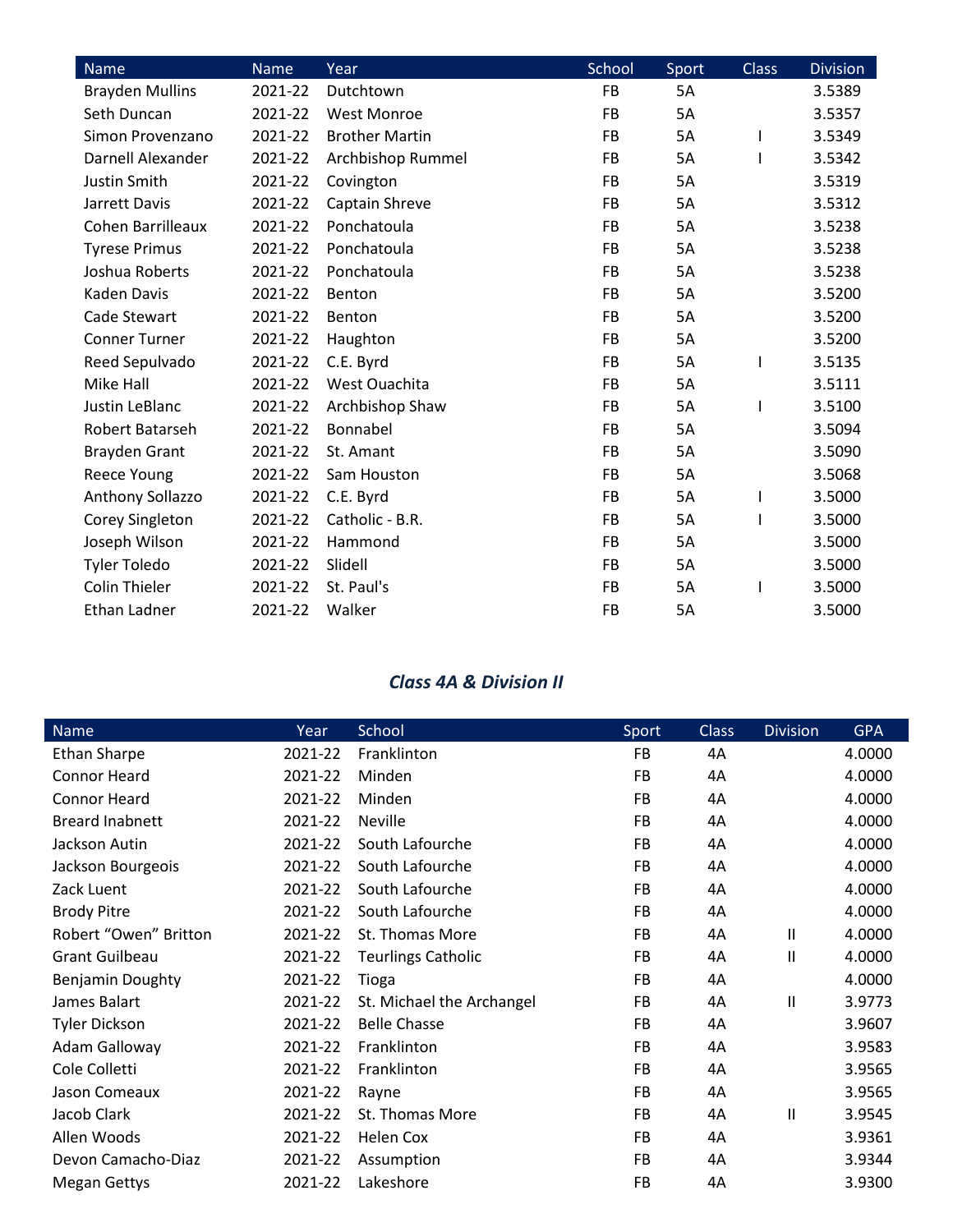| Name                       | Year    | School                    | Sport | <b>Class</b> | <b>Division</b>            | <b>GPA</b> |
|----------------------------|---------|---------------------------|-------|--------------|----------------------------|------------|
| Mason Chapman              | 2021-22 | Leesville                 | FB    | 4A           |                            | 3.9200     |
| Shea Pitre                 | 2021-22 | South Terrebonne          | FB    | 4A           |                            | 3.9200     |
| <b>Arthur Lavalais</b>     | 2021-22 | Peabody                   | FB    | 4A           |                            | 3.9184     |
| Kaleb Luttrell             | 2021-22 | DeRidder                  | FB    | 4A           |                            | 3.9111     |
| John Hammett               | 2021-22 | <b>Ben Franklin</b>       | FB    | 4A           | Ш                          | 3.9070     |
| <b>Connor Collins</b>      | 2021-22 | South Lafourche           | FB    | 4A           |                            | 3.9024     |
| <b>Andrew Green</b>        | 2021-22 | <b>Eleanor McMain</b>     | FB    | 4A           |                            | 3.8950     |
| Evan Weller                | 2021-22 | <b>Lusher Charter</b>     | FB    | 4A           | Ш                          | 3.8922     |
| Jekeydrick Richard         | 2021-22 | <b>Belaire</b>            | FB    | 4A           |                            | 3.8913     |
| Dominic Archila            | 2021-22 | Vandebilt Catholic        | FB    | 4A           | $\ensuremath{\mathsf{II}}$ | 3.8900     |
| Mason Fitzgerald           | 2021-22 | Leesville                 | FB    | 4A           |                            | 3.8823     |
| <b>Isaac Erickson</b>      | 2021-22 | <b>Evangel Christian</b>  | FB    | 4A           | $\mathsf{II}$              | 3.8800     |
| James Barnett              | 2021-22 | Minden                    | FB    | 4A           |                            | 3.8800     |
| James Barnett              | 2021-22 | Minden                    | FB    | 4A           |                            | 3.8800     |
| <b>Christian Arceneaux</b> | 2021-22 | South Terrebonne          | FB    | 4A           |                            | 3.8750     |
| Patrick Gisclair           | 2021-22 | South Lafourche           | FB    | 4A           |                            | 3.8696     |
| Reid Bourgeois             | 2021-22 | <b>Teurlings Catholic</b> | FB    | 4A           | $\mathsf{II}$              | 3.8696     |
| <b>Cameron Andrus</b>      | 2021-22 | Carencro                  | FB    | 4A           |                            | 3.8333     |
| Amari Perkins              | 2021-22 | Istrouma                  | FB    | 4A           |                            | 3.8333     |
| Dennis Pennington          | 2021-22 | North Vermilion           | FB    | 4A           |                            | 3.8333     |
| Logan Ferguson             | 2021-22 | North DeSoto              | FB    | 4A           |                            | 3.8148     |
| Kohl Champagne             | 2021-22 | <b>Beau Chene</b>         | FB    | 4A           |                            | 3.8100     |
| Carson Taylor              | 2021-22 | <b>Beau Chene</b>         | FB    | 4A           |                            | 3.8100     |
| Michael Rodrigue           | 2021-22 | Vandebilt Catholic        | FB    | 4A           | Ш                          | 3.8100     |
| Alex Soileau               | 2021-22 | Cecilia                   | FB    | 4A           |                            | 3.8095     |
| Jamarcia Taylor            | 2021-22 | Huntington                | FB    | 4A           |                            | 3.8076     |
| Devin Auzenne              | 2021-22 | <b>Beau Chene</b>         | FB    | 4A           |                            | 3.7900     |
| Azavia Wise                | 2021-22 | Huntington                | FB    | 4A           |                            | 3.7872     |
| Caden Bealer               | 2021-22 | Leesville                 | FB    | 4A           |                            | 3.7872     |
| Collin Stephenson          | 2021-22 | St. Thomas More           | FB    | 4A           | $\mathbf{I}$               | 3.7857     |
| Jamari Condoll             | 2021-22 | Washington-Marion         | FB    | 4A           |                            | 3.7700     |
| <b>Trey McCann</b>         | 2021-22 | St. Michael the Archangel | FB    | 4A           | Ш                          | 3.7619     |
| Anthony Foret              | 2021-22 | A.J. Ellender             | FB    | 4A           |                            | 3.7600     |
| Jordan Clark               | 2021-22 | Northwood - Shrev.        | FB    | 4A           |                            | 3.7555     |
| Kade Campbell              | 2021-22 | Vandebilt Catholic        | FB    | 4A           | Ш                          | 3.7450     |
| Keegan Pellegrin           | 2021-22 | South Terrebonne          | FB    | 4A           |                            | 3.7447     |
| <b>Alex Bares</b>          | 2021-22 | St. Thomas More           | FB    | 4A           | Ш                          | 3.7407     |
| Korian Lubin               | 2021-22 | LaGrange                  | FB    | 4A           |                            | 3.7400     |
| Kristian Prevost           | 2021-22 | <b>Ben Franklin</b>       | FB    | 4A           | $\mathbf{II}$              | 3.7250     |
| Nicholas Johnson           | 2021-22 | St. Michael the Archangel | FB    | 4A           | Ш                          | 3.7143     |
| Cayden Ruiz                | 2021-22 | Cecilia                   | FB    | 4A           |                            | 3.7142     |
| Kempton Hollingshead       | 2021-22 | Lakeshore                 | FB    | 4A           |                            | 3.7000     |
| Josiah Granger             | 2021-22 | Carencro                  | FB    | 4A           |                            | 3.6957     |
| <b>Charlie Wells</b>       | 2021-22 | Morgan City               | FB    | 4A           |                            | 3.6923     |
| Landon Wicher              | 2021-22 | South Lafourche           | FB    | 4A           |                            | 3.6923     |
| <b>Duvallon Bell</b>       | 2021-22 | Livingston Collegiate     | FB    | 4A           |                            | 3.6754     |
| Andrew Barnhill Schnebelen | 2021-22 | Evangel Christian         | FB    | 4A           | Ш                          | 3.6700     |
| Kenneth Bickham            | 2021-22 | George Washington Carver  | FB    | 4A           |                            | 3.6667     |
| Cameron Doimingue          | 2021-22 | St. Thomas More           | FB    | 4A           | $\ensuremath{\mathsf{II}}$ | 3.6667     |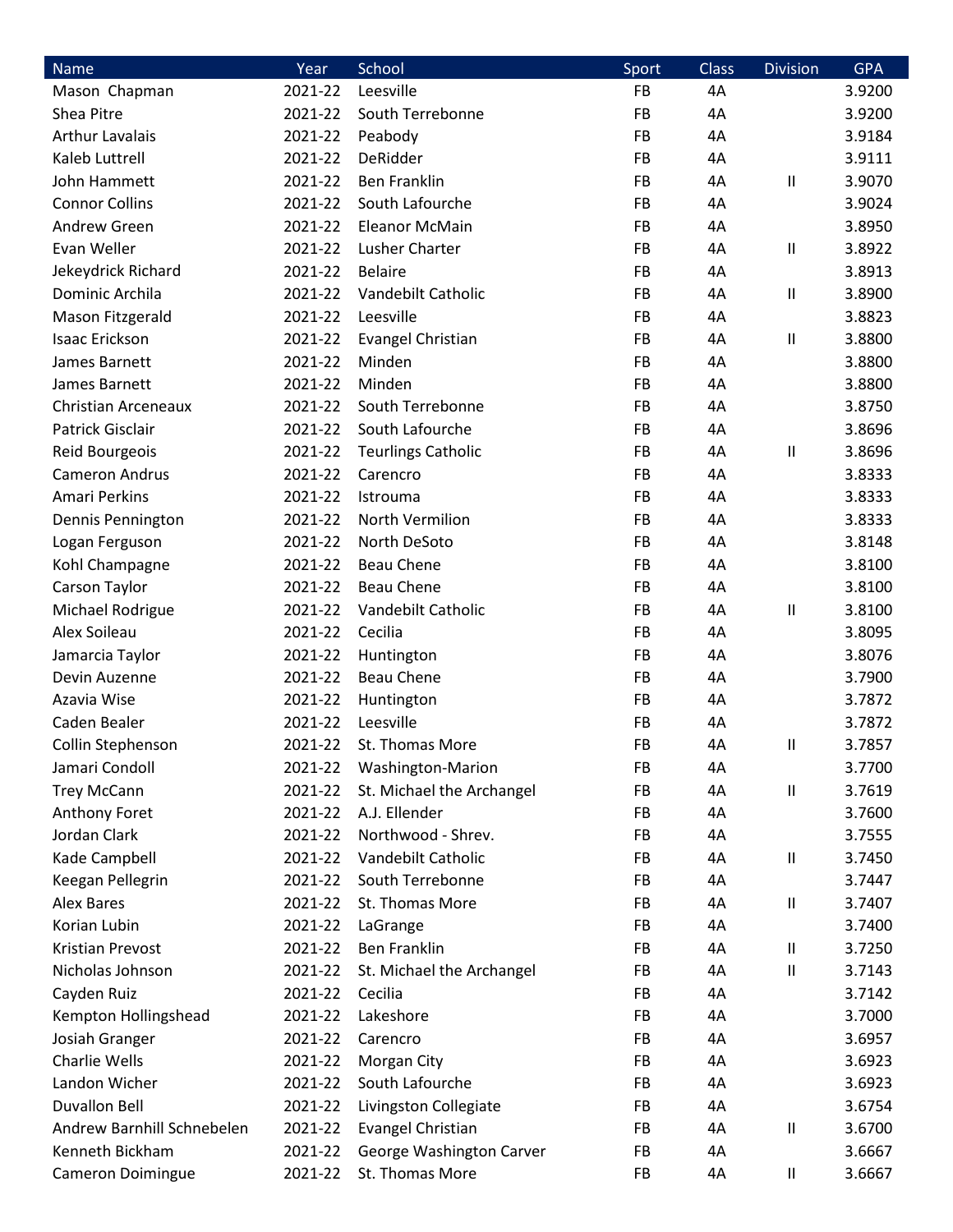| <b>Name</b>             | Year    | School                    | Sport | <b>Class</b> | <b>Division</b>            | <b>GPA</b> |
|-------------------------|---------|---------------------------|-------|--------------|----------------------------|------------|
| Malachi Preciado        | 2021-22 | <b>Warren Easton</b>      | FB    | 4A           |                            | 3.6538     |
| Christopher Smith       | 2021-22 | Pearl River               | FB    | 4A           |                            | 3.6522     |
| <b>Blaise Adams</b>     | 2021-22 | South Terrebonne          | FB    | 4A           |                            | 3.6522     |
| Dylan Naquin            | 2021-22 | North Vermilion           | FB    | 4A           |                            | 3.6521     |
| <b>Edward Williams</b>  | 2021-22 | Tara                      | FB    | 4A           |                            | 3.6500     |
| Darius Fryson           | 2021-22 | Salmen                    | FB    | 4A           |                            | 3.6486     |
| Denichlass Jeter        | 2021-22 | <b>Belaire</b>            | FB    | 4A           |                            | 3.6458     |
| Kaden Dotson            | 2021-22 | Leesville                 | FB    | 4A           |                            | 3.6383     |
| Ajole Bush              | 2021-22 | Leesville                 | FB    | 4A           |                            | 3.6315     |
| Khalil Pennywell        | 2021-22 | Peabody                   | FB    | 4A           |                            | 3.6304     |
| <b>Christian Garcia</b> | 2021-22 | Vandebilt Catholic        | FB    | 4A           | Ш                          | 3.6275     |
| Amir Key                | 2021-22 | Lusher Charter            | FB    | 4A           | Ш                          | 3.6227     |
| Layton Esteves          | 2021-22 | Lakeshore                 | FB    | 4A           |                            | 3.6200     |
| <b>Robert Clement</b>   | 2021-22 | Vandebilt Catholic        | FB    | 4A           | Ш                          | 3.6200     |
| Tai Pampo               | 2021-22 | Lakeshore                 | FB    | 4A           |                            | 3.6190     |
| Jackson Guerin          | 2021-22 | St. Thomas More           | FB    | 4A           | $\mathbf{II}$              | 3.6190     |
| <b>Eddie Martina</b>    | 2021-22 | St. Thomas More           | FB    | 4A           | Ш                          | 3.6190     |
| Laderrion Cunniken      | 2021-22 | Peabody                   | FB    | 4A           |                            | 3.6087     |
| Jacobi Sowell           | 2021-22 | Peabody                   | FB    | 4A           |                            | 3.6042     |
| Javonte Roberts         | 2021-22 | Washington-Marion         | FB    | 4A           |                            | 3.6000     |
| Collin Penny            | 2021-22 | Franklinton               | FB    | 4A           |                            | 3.5833     |
| Zyion Claville          | 2021-22 | Huntington                | FB    | 4A           |                            | 3.5833     |
| Derin Doucet            | 2021-22 | South Lafourche           | FB    | 4A           |                            | 3.5833     |
| <b>Ethan Maples</b>     | 2021-22 | DeRidder                  | FB    | 4A           |                            | 3.5714     |
| <b>William Wise</b>     | 2021-22 | Leesville                 | FB    | 4A           |                            | 3.5714     |
| <b>Brett Batteford</b>  | 2021-22 | Neville                   | FB    | 4A           |                            | 3.5714     |
| Tristen Osborn          | 2021-22 | Neville                   | FB    | 4A           |                            | 3.5714     |
| <b>Titus Pellegrin</b>  | 2021-22 | South Terrebonne          | FB    | 4A           |                            | 3.5714     |
| Garrett Louviere        | 2021-22 | Rayne                     | FB    | 4A           |                            | 3.5593     |
| Javier Williams         | 2021-22 | Warren Easton             | FB    | 4A           |                            | 3.5524     |
| Logan Smith             | 2021-22 | Neville                   | FB    | 4A           |                            | 3.5484     |
| Patrick Chudzinski      | 2021-22 | <b>Belle Chasse</b>       | FB    | 4A           |                            | 3.5471     |
| Parker Landry           | 2021-22 | St. Thomas More           | FB    | 4A           | Ш                          | 3.5238     |
| Anthony Quebedeauz      | 2021-22 | St. Thomas More           | FB    | 4A           | $\ensuremath{\mathsf{II}}$ | 3.5238     |
| <b>Thomas Buller</b>    | 2021-22 | <b>Teurlings Catholic</b> | FB    | 4A           | $\ensuremath{\mathsf{II}}$ | 3.5238     |
| William Judice          | 2021-22 | <b>Teurlings Catholic</b> | FB    | 4A           | $\ensuremath{\mathsf{II}}$ | 3.5238     |
| Jade Farkas             | 2021-22 | South Terrebonne          | FB    | 4A           |                            | 3.5217     |
| <b>Tarik Husein</b>     | 2021-22 | North DeSoto              | FB    | 4A           |                            | 3.5185     |
| Sage Rivere             | 2021-22 | Assumption                | FB    | 4A           |                            | 3.5161     |
| Maurion Eleam           | 2021-22 | Neville                   | FB    | 4A           |                            | 3.5094     |
| Evan Howe               | 2021-22 | North DeSoto              | FB    | 4A           |                            | 3.5088     |
| <b>Reece Bosse</b>      | 2021-22 | Lakeshore                 | FB    | 4A           |                            | 3.5000     |
| Keelan Caldwell         | 2021-22 | Northwood - Shrev.        | FB    | 4A           |                            | 3.5000     |
| <b>Beau Harlow</b>      | 2021-22 | Northwood - Shrev.        | FB    | 4A           |                            | 3.5000     |
| <b>Collin Saunders</b>  | 2021-22 | Northwood - Shrev.        | FB    | 4A           |                            | 3.5000     |
| Joshua Taylor           | 2021-22 | Northwood - Shrev.        | FB    | 4A           |                            | 3.5000     |
| <b>Eric Watts</b>       | 2021-22 | Northwood - Shrev.        | FB    | 4A           |                            | 3.5000     |
| Coby Yoder              | 2021-22 | Northwood - Shrev.        | FB    | 4A           |                            | 3.5000     |
| Jacob Guidry            | 2021-22 | South Lafourche           | FB    | 4A           |                            | 3.5000     |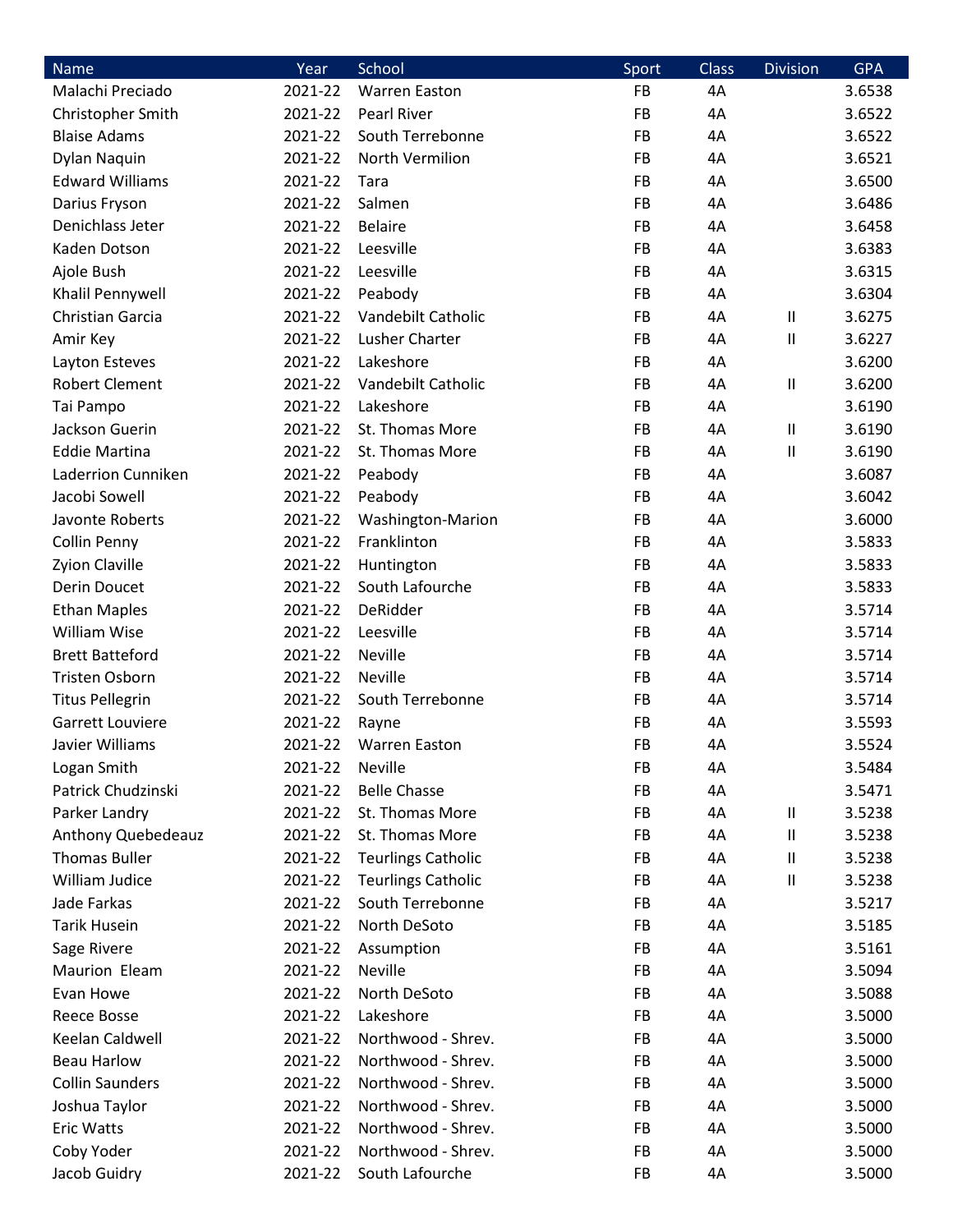#### *Class 3A & Division III*

| Name                       | Year    | School                    | Sport     | Class | <b>Division</b> | <b>GPA</b> |
|----------------------------|---------|---------------------------|-----------|-------|-----------------|------------|
| Jude Vasquez               | 2021-22 | <b>Berwick</b>            | FB        | 3A    |                 | 4.0000     |
| <b>Theron Guillory</b>     | 2021-22 | Church Point              | FB        | 3A    |                 | 4.0000     |
| <b>Brennan Henry</b>       | 2021-22 | E.D. White                | FB        | 3A    | $\mathsf{I}$    | 4.0000     |
| Braden Veuleman            | 2021-22 | lowa                      | FB        | 3A    |                 | 4.0000     |
| Collin Ashley              | 2021-22 | Jena                      | FB        | 3A    |                 | 4.0000     |
| James Sanders              | 2021-22 | Jena                      | FB        | 3A    |                 | 4.0000     |
| <b>Tylon Thibodeaux</b>    | 2021-22 | Jennings                  | FB        | 3A    |                 | 4.0000     |
| <b>Christian Broussard</b> | 2021-22 | Mamou                     | FB        | 3A    |                 | 4.0000     |
| Jalen Guidry               | 2021-22 | St. Louis Catholic        | FB        | 3A    | Ш               | 4.0000     |
| Luke Handy                 | 2021-22 | Sterlington               | <b>FB</b> | 3A    |                 | 4.0000     |
| <b>Edan Stagg</b>          | 2021-22 | University Lab            | FB        | 3A    | $\mathsf{II}$   | 4.0000     |
| Samuel Daquano             | 2021-22 | <b>Brusly</b>             | FB        | 3A    |                 | 3.9800     |
| <b>Jesse Martinez</b>      | 2021-22 | lowa                      | FB        | 3A    |                 | 3.9800     |
| Russell Van Norman         | 2021-22 | Loyola Prep               | FB        | 3A    | $\mathbf{  }$   | 3.9756     |
| Paul Vaughn                | 2021-22 | Grant                     | <b>FB</b> | 3A    |                 | 3.9636     |
| John Vinson                | 2021-22 | Westlake                  | FB        | 3A    |                 | 3.9600     |
| Camden Maroon              | 2021-22 | Church Point              | FB        | 3A    |                 | 3.9546     |
| David Richard              | 2021-22 | Erath                     | FB        | 3A    |                 | 3.9545     |
| Ram Foster                 | 2021-22 | Sterlington               | FB        | 3A    |                 | 3.9512     |
| <b>Riley Albert</b>        | 2021-22 | E.D. White                | FB        | 3A    | $\mathsf{I}$    | 3.9400     |
| Jacob Kershaw              | 2021-22 | lowa                      | FB        | 3A    |                 | 3.9400     |
| <b>Connor Theriot</b>      | 2021-22 | lowa                      | FB        | 3A    |                 | 3.9400     |
| Darren Metoyer             | 2021-22 | St. Louis Catholic        | FB        | 3A    | Ш               | 3.9310     |
| <b>Michael Ellis</b>       | 2021-22 | De La Salle               | FB        | 3A    | $\mathsf{I}$    | 3.9300     |
| Antonio Taylor             | 2021-22 | Richwood                  | FB        | 3A    |                 | 3.9180     |
| Nate Goza                  | 2021-22 | Parkview Baptist          | FB        | 3A    | Ш               | 3.9167     |
| Parker Hayes               | 2021-22 | lota                      | FB        | 3A    |                 | 3.9130     |
| <b>Holden Daigle</b>       | 2021-22 | Church Point              | FB        | 3A    |                 | 3.9048     |
| <b>Andrew Sanders</b>      | 2021-22 | Jena                      | FB        | 3A    |                 | 3.9048     |
| <b>Grant Hanna</b>         | 2021-22 | Sterlington               | FB        | 3A    |                 | 3.9047     |
| Caedon Dyer                | 2021-22 | South Beauregard          | FB        | 3A    |                 | 3.8919     |
| Peyton Allen               | 2021-22 | Archbishop Hannan         | FB        | 3A    | $\sf II$        | 3.8890     |
| Matthew Woodson            | 2021-22 | Archbishop Hannan         | FB        | 3A    | $\mathsf{I}$    | 3.8889     |
| <b>Brandon Boudwin</b>     | 2021-22 | Lutcher                   | FB        | 3A    |                 | 3.8846     |
| <b>Kendrick Pete</b>       | 2021-22 | Lake Charles College Prep | FB        | 3A    |                 | 3.8800     |
| Lance Troost               | 2021-22 | Haynes Academy            | FB        | 3A    | Ш               | 3.8769     |
| Adam Kazmi                 | 2021-22 | Haynes Academy            | FB        | 3A    | $\sf II$        | 3.8765     |
| <b>William Gilfoil</b>     | 2021-22 | West Feliciana            | FB        | 3A    |                 | 3.8680     |
| John Hubert                | 2021-22 | lowa                      | FB        | 3A    |                 | 3.8600     |
| Grayson Gaspard            | 2021-22 | University Lab            | FB        | 3A    | Ш               | 3.8519     |
| Alec Mahler                | 2021-22 | St. James                 | FB        | 3A    |                 | 3.8275     |
| Jatareon Robinson          | 2021-22 | North Webster             | FB        | 3A    |                 |            |
|                            | 2021-22 |                           |           |       |                 | 3.8261     |
| <b>Riley Edwards</b>       |         | Jennings                  | FB        | 3A    |                 | 3.8222     |
| Cole Thompson              | 2021-22 | Sterlington               | FB        | 3A    |                 | 3.8205     |
| Daylon Forman              | 2021-22 | Church Point              | FB        | 3A    |                 | 3.8182     |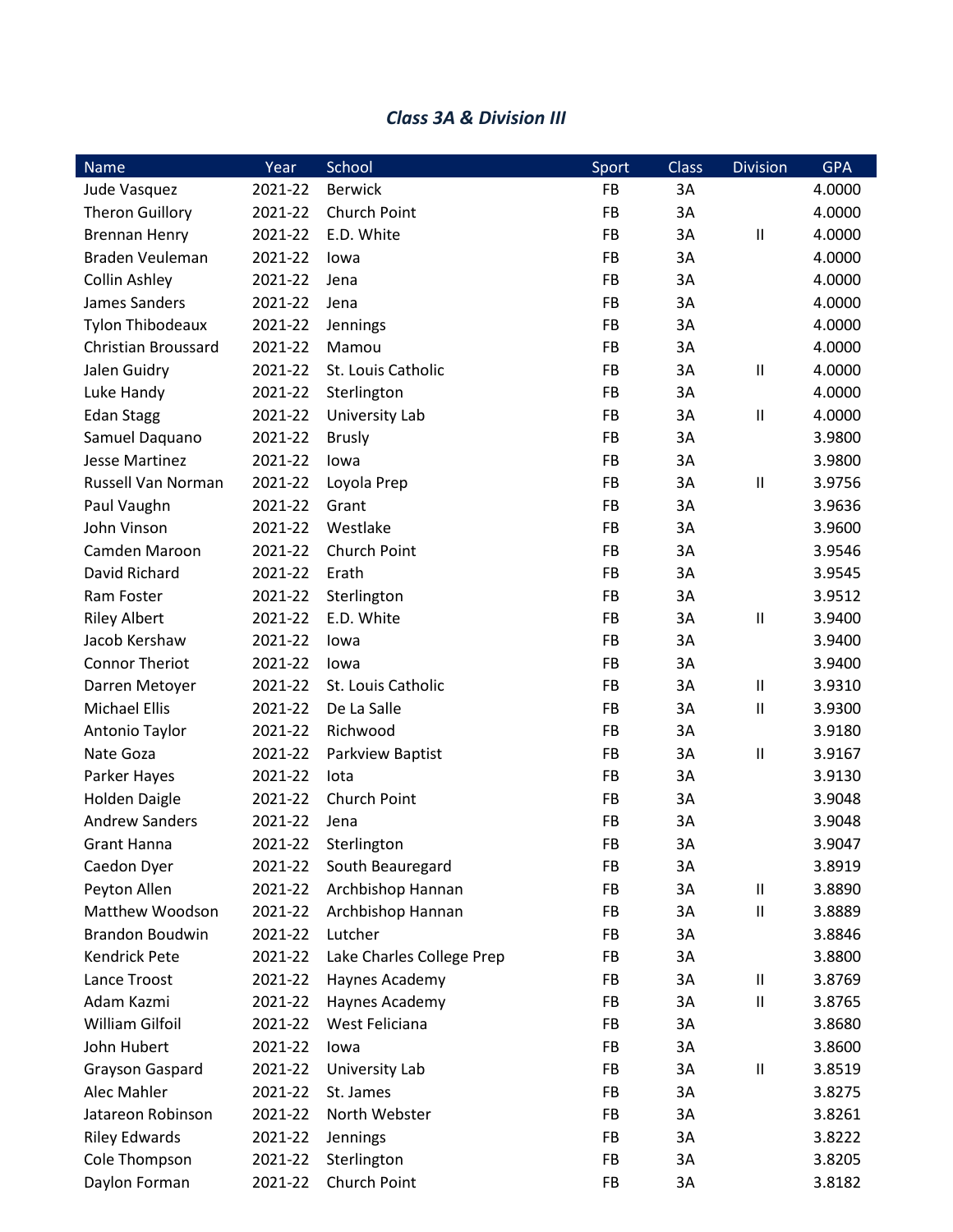| <b>Name</b>                    | Year    | School                    | Sport     | <b>Class</b> | <b>Division</b>            | <b>GPA</b> |
|--------------------------------|---------|---------------------------|-----------|--------------|----------------------------|------------|
| <b>Reginald Burks</b>          | 2021-22 | Lake Charles College Prep | FB        | 3A           |                            | 3.8182     |
| Caleb Florice                  | 2021-22 | Grant                     | <b>FB</b> | 3A           |                            | 3.8181     |
| <b>Tyler Charlot</b>           | 2021-22 | lota                      | FB        | 3A           |                            | 3.8181     |
| Daniel Jupiter                 | 2021-22 | St. James                 | FB        | 3A           |                            | 3.8148     |
| Jake Smith                     | 2021-22 | St. Louis Catholic        | <b>FB</b> | 3A           | $\ensuremath{\mathsf{II}}$ | 3.8148     |
| Ross Denison                   | 2021-22 | lowa                      | <b>FB</b> | 3A           |                            | 3.8100     |
| Andres Moreno                  | 2021-22 | Jewel Sumner              | <b>FB</b> | 3A           |                            | 3.8095     |
| Jose Castorena                 | 2021-22 | <b>Bogalusa</b>           | FB        | 3A           |                            | 3.8064     |
| Javin Griffin                  | 2021-22 | St. Martinville           | FB        | 3A           |                            | 3.8000     |
| Clay Broussard                 | 2021-22 | Jennings                  | FB        | 3A           |                            | 3.7917     |
| <b>Hunter Price</b>            | 2021-22 | North Webster             | <b>FB</b> | 3A           |                            | 3.7917     |
| <b>Cannon Cervantes</b>        | 2021-22 | Parkview Baptist          | FB        | 3A           | $\ensuremath{\mathsf{II}}$ | 3.7826     |
| <b>Garrison Guillory</b>       | 2021-22 | Westlake                  | FB        | 3A           |                            | 3.7800     |
| <b>Triston Dunbar</b>          | 2021-22 | Marksville                | <b>FB</b> | 3A           |                            | 3.7748     |
| Gavin Middlebrooks             | 2021-22 | Church Point              | FB        | 3A           |                            | 3.7727     |
| Carter Poche                   | 2021-22 | Lutcher                   | <b>FB</b> | 3A           |                            | 3.7692     |
| <b>Spencer Briley</b>          | 2021-22 | St. Louis Catholic        | <b>FB</b> | 3A           | $\ensuremath{\mathsf{II}}$ | 3.7692     |
| <b>Bryce Lark</b>              | 2021-22 | Sterlington               | FB        | 3A           |                            | 3.7692     |
| Ethan Juneau                   | 2021-22 | Haynes Academy            | FB        | 3A           | $\ensuremath{\mathsf{II}}$ | 3.7658     |
| <b>Ashton Clay</b>             | 2021-22 | Haynes Academy            | FB        | 3A           | $\ensuremath{\mathsf{II}}$ | 3.7654     |
| Parker Seilhan                 | 2021-22 | lota                      | <b>FB</b> | 3A           |                            | 3.7619     |
| Kadence Daigle                 | 2021-22 | Parkview Baptist          | FB        | 3A           | $\ensuremath{\mathsf{II}}$ | 3.7609     |
| <b>Thomas Little</b>           | 2021-22 | Carroll                   | FB        | 3A           |                            | 3.7551     |
| <b>Donterrius Mitchell</b>     | 2021-22 | Carroll                   | FB        | 3A           |                            | 3.7551     |
| Jackson Porter                 | 2021-22 | Sterlington               | <b>FB</b> | 3A           |                            | 3.7500     |
| Kade Bouillion                 | 2021-22 | St. Louis Catholic        | <b>FB</b> | 3A           | $\ensuremath{\mathsf{II}}$ | 3.7407     |
| Payton Cargo                   | 2021-22 | Donaldsonville            | FB        | 3A           |                            | 3.7344     |
| <b>Wyatt Beck</b>              | 2021-22 | Parkview Baptist          | FB        | 3A           | Ш                          | 3.7273     |
| Jabari Johnson                 | 2021-22 | University Lab            | FB        | 3A           | $\ensuremath{\mathsf{II}}$ | 3.7111     |
| Daryel Ledet                   | 2021-22 | St. Martinville           | FB        | 3A           |                            | 3.7083     |
| De'Anta LeBranch               | 2021-22 | De La Salle               | FB        | 3A           | $\ensuremath{\mathsf{II}}$ | 3.7000     |
| <b>Dillon Gunner</b>           | 2021-22 | Patterson                 | FB        | 3A           |                            | 3.7000     |
|                                | 2021-22 | Westlake                  | FB        | 3A           |                            | 3.7000     |
| <b>Bradey Olivier</b>          |         | North Webster             |           |              |                            |            |
| JaMarcus Stephens<br>Mikal Lee | 2021-22 |                           | FB        | 3A           |                            | 3.6957     |
|                                | 2021-22 | <b>Mentorship Academy</b> | FB        | 3A           |                            | 3.6900     |
| Amauri Moye                    | 2021-22 | Mentorship Academy        | FB        | 3A           |                            | 3.6900     |
| Jaiki Landry                   | 2021-22 | Church Point              | FB        | 3A           |                            | 3.6818     |
| Mason Jackson                  | 2021-22 | North Webster             | FB        | 3A           |                            | 3.6818     |
| Jordan Johnson                 | 2021-22 | Sterlington               | FB        | 3A           |                            | 3.6744     |
| <b>Christian Granger</b>       | 2021-22 | University Lab            | FB        | 3A           | $\ensuremath{\mathsf{II}}$ | 3.6739     |
| Koltin LeBleu                  | 2021-22 | lowa                      | FB        | 3A           |                            | 3.6700     |
| <b>Brady Wells</b>             | 2021-22 | Caldwell Parish           | FB        | 3A           |                            | 3.6600     |
| Clay Petty                     | 2021-22 | Parkview Baptist          | <b>FB</b> | 3A           | $\mathsf{I}$               | 3.6591     |
| Devon Helfin                   | 2021-22 | Haynes Academy            | FB        | 3A           | Ш                          | 3.6543     |
| Jadon Smith                    | 2021-22 | <b>Jennings</b>           | FB        | 3A           |                            | 3.6522     |
| Jace Gros                      | 2021-22 | E.D. White                | FB        | 3A           | $\mathsf{I}$               | 3.6500     |
| <b>Brenden McNair</b>          | 2021-22 | Sterlington               | FB        | 3A           |                            | 3.6486     |
| Erik Johnson                   | 2021-22 | lowa                      | FB        | 3A           |                            | 3.6400     |
| Roberto Pina                   | 2021-22 | Thomas Jefferson          | FB        | 3A           | Ш                          | 3.6333     |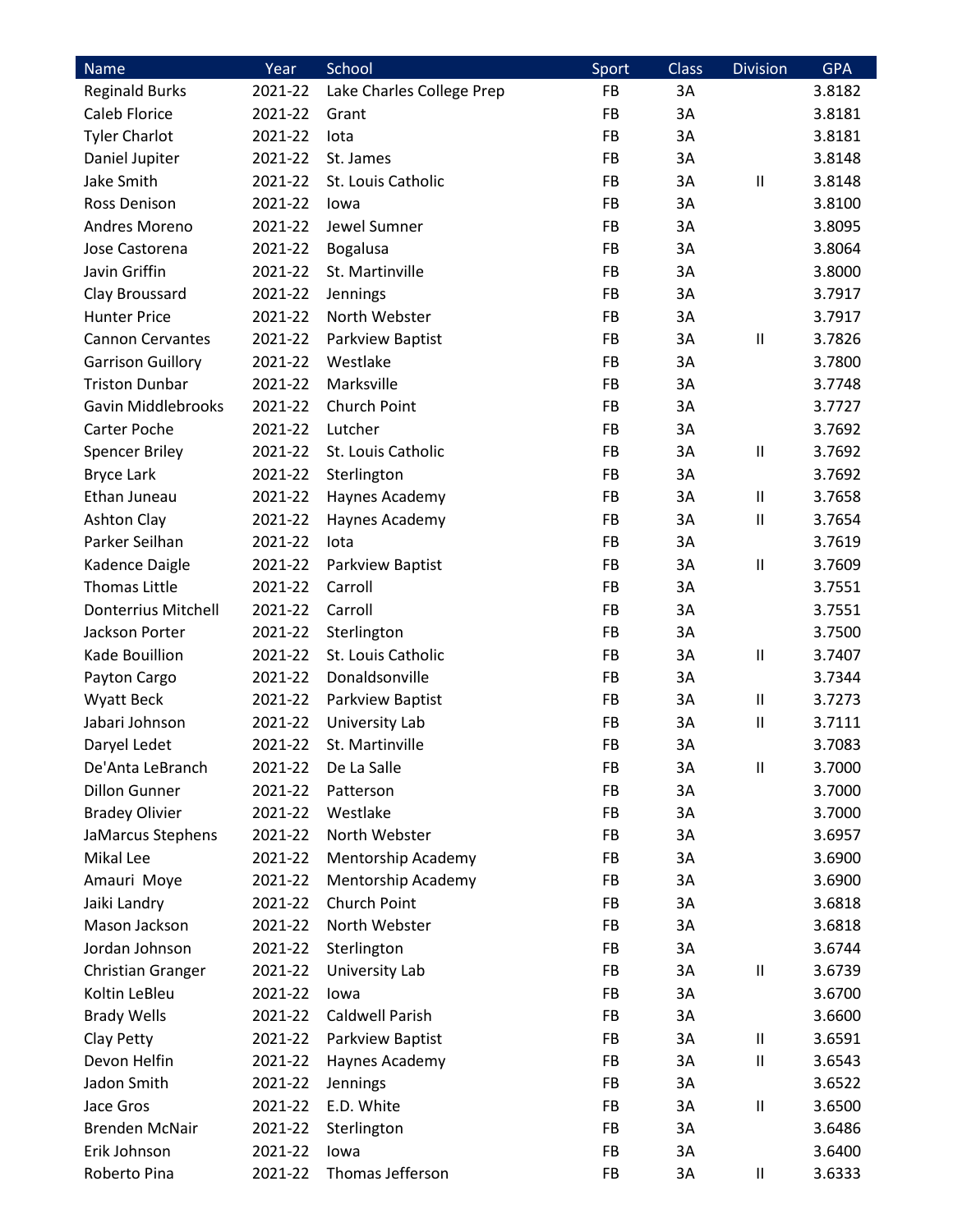| <b>Name</b>                | Year    | School                    | Sport     | <b>Class</b> | <b>Division</b> | <b>GPA</b> |
|----------------------------|---------|---------------------------|-----------|--------------|-----------------|------------|
| <b>Ethan Blanchard</b>     | 2021-22 | <b>Berwick</b>            | <b>FB</b> | 3A           |                 | 3.6296     |
| <b>Reece Guidry</b>        | 2021-22 | Kaplan                    | FB        | 3A           |                 | 3.6250     |
| Payton Parks-Smith         | 2021-22 | Sterlington               | FB        | 3A           |                 | 3.6216     |
| <b>Connor Dickerson</b>    | 2021-22 | Westlake                  | FB        | 3A           |                 | 3.6200     |
| Nathan Roy                 | 2021-22 | Crowley                   | FB        | 3A           |                 | 3.6190     |
| <b>Brennan Deville</b>     | 2021-22 | Jena                      | FB        | 3A           |                 | 3.6190     |
| <b>Kevin Thomas</b>        | 2021-22 | Lake Charles College Prep | FB        | 3A           |                 | 3.6087     |
| Jonathan Eichholz          | 2021-22 | Parkview Baptist          | FB        | 3A           | $\sf II$        | 3.6087     |
| <b>Mason Scroggs</b>       | 2021-22 | Grant                     | FB        | 3A           |                 | 3.6000     |
| <b>Christian Malbreaux</b> | 2021-22 | lowa                      | FB        | 3A           |                 | 3.6000     |
| <b>Albert Miller</b>       | 2021-22 | Jewel Sumner              | FB        | 3A           |                 | 3.5952     |
| <b>Brennan Self</b>        | 2021-22 | Jewel Sumner              | FB        | 3A           |                 | 3.5952     |
| <b>Collin Naquin</b>       | 2021-22 | E.D. White                | FB        | 3A           | $\mathbf{I}$    | 3.5600     |
| <b>Tate Turnage</b>        | 2021-22 | Jena                      | FB        | 3A           |                 | 3.5581     |
| <b>Brady Parker</b>        | 2021-22 | Grant                     | FB        | 3A           |                 | 3.5471     |
| Dawson Wallace             | 2021-22 | lota                      | FB        | 3A           |                 | 3.5454     |
| Shandon Jones              | 2021-22 | Parkview Baptist          | FB        | 3A           | $\sf II$        | 3.5435     |
| Logan Trahan               | 2021-22 | St. Louis Catholic        | FB        | 3A           | $\mathsf{II}$   | 3.5417     |
| Kelton Marshall            | 2021-22 | St. Martinville           | FB        | 3A           |                 | 3.5416     |
| Eian Dowden                | 2021-22 | South Beauregard          | FB        | 3A           |                 | 3.5333     |
| Logan Oubre                | 2021-22 | St. James                 | <b>FB</b> | 3A           |                 | 3.5333     |
| Hunter Ardoin              | 2021-22 | lowa                      | FB        | 3A           |                 | 3.5300     |
| <b>Tevin Long</b>          | 2021-22 | Lutcher                   | <b>FB</b> | 3A           |                 | 3.5217     |
| Drew Stein                 | 2021-22 | <b>Brusly</b>             | FB        | 3A           |                 | 3.5200     |
| Jason Jones                | 2021-22 | E.D. White                | FB        | 3A           | $\sf II$        | 3.5200     |
| Frank Smith III            | 2021-22 | Thomas Jefferson          | FB        | 3A           | $\sf II$        | 3.5161     |
| Jace Hebert                | 2021-22 | Kaplan                    | FB        | 3A           |                 | 3.5000     |
| Darnell Taylor             | 2021-22 | Lake Charles College Prep | FB        | 3A           |                 | 3.5000     |
| Zeon Chriss                | 2021-22 | <b>Madison Prep</b>       | FB        | 3A           |                 | 3.5000     |
| Michael Kemp               | 2021-22 | North Webster             | <b>FB</b> | 3A           |                 | 3.5000     |

#### *Class 2A & Division IIII*

| <b>Name</b>            | Year    | School                     | Sport     | <b>Class</b> | <b>Division</b> | <b>GPA</b> |
|------------------------|---------|----------------------------|-----------|--------------|-----------------|------------|
| <b>Pierson Peebles</b> | 2021-22 | <b>Ascension Episcopal</b> | FB        | 2A           | $\mathbf{III}$  | 4.0000     |
| Andrew Duhon           | 2021-22 | <b>DeQuincy</b>            | <b>FB</b> | 2A           |                 | 4.0000     |
| Brayden Eaves          | 2021-22 | <b>DeQuincy</b>            | FB        | 2A           |                 | 4.0000     |
| <b>Brayden Byers</b>   | 2021-22 | <b>Holy Savior Menard</b>  | <b>FB</b> | 2A           | $\mathbf{III}$  | 4.0000     |
| Dominic Boudreaux      | 2021-22 | Houma Christian            | <b>FB</b> | 2A           | $\mathbf{III}$  | 4.0000     |
| Jonathan DeRose        | 2021-22 | Houma Christian            | <b>FB</b> | 2A           | $\mathbf{III}$  | 4.0000     |
| Christopher Soileau    | 2021-22 | Kinder                     | FB        | 2A           |                 | 4.0000     |
| Cowinn Helaire         | 2021-22 | Lafayette Christian        | <b>FB</b> | 2A           | $\mathbf{III}$  | 4.0000     |
| Micah Miller           | 2021-22 | Lafayette Christian        | FB        | 2A           | Ш               | 4.0000     |
| Hunter Freyou          | 2021-22 | Loreauville                | <b>FB</b> | 2A           |                 | 4.0000     |
| Luke Gibson            | 2021-22 | Mangham                    | <b>FB</b> | 2A           |                 | 4.0000     |
| Brayden Broussard      | 2021-22 | Notre Dame                 | <b>FB</b> | 2A           | $\mathbf{III}$  | 4.0000     |
| <b>Michael Goss</b>    | 2021-22 | Notre Dame                 | <b>FB</b> | 2Α           | Ш               | 4.0000     |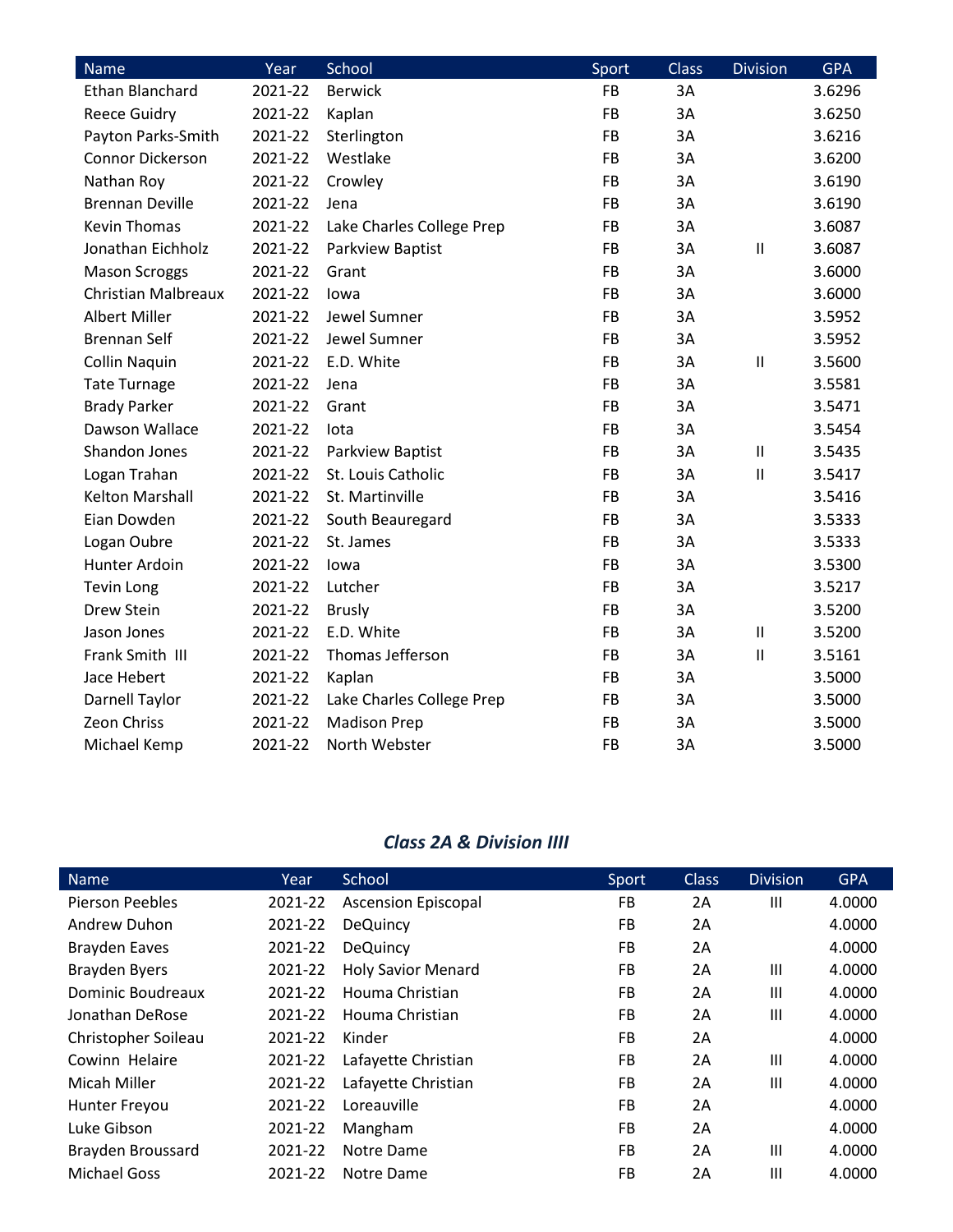| Name                    | Year    | School                     | Sport     | <b>Class</b> | <b>Division</b>                    | <b>GPA</b> |
|-------------------------|---------|----------------------------|-----------|--------------|------------------------------------|------------|
| <b>Andrew Habetz</b>    | 2021-22 | Notre Dame                 | FB        | 2A           | $\mathbf{III}$                     | 4.0000     |
| Nikolaus Vice           | 2021-22 | Notre Dame                 | FB        | 2A           | $\ensuremath{\mathsf{III}}\xspace$ | 4.0000     |
| <b>Dallas Daniels</b>   | 2021-22 | Oakdale                    | FB        | 2A           |                                    | 4.0000     |
| Jake Jeandron           | 2021-22 | St. Charles                | FB        | 2A           | $\mathbf{III}$                     | 4.0000     |
| Zack Vicknair           | 2021-22 | St. Charles                | FB        | 2A           | Ш                                  | 4.0000     |
| Tyler olbert            | 2021-22 | Kentwood                   | FB        | 2A           |                                    | 3.9998     |
| Andrew Beshenich        | 2021-22 | Northlake Christian        | FB        | 2A           | $\mathbf{III}$                     | 3.9630     |
| David Dryden Duggins    | 2021-22 | Episcopal                  | FB        | 2A           | $\ensuremath{\mathsf{III}}\xspace$ | 3.9615     |
| Gage Bearden            | 2021-22 | Rosepine                   | FB        | 2A           |                                    | 3.9600     |
| Alec Johnson            | 2021-22 | Welsh                      | FB        | 2A           |                                    | 3.9592     |
| Joseph Kelly            | 2021-22 | Northeast                  | FB        | 2A           |                                    | 3.9580     |
| <b>Dutton Dietrich</b>  | 2021-22 | Oakdale                    | FB        | 2A           |                                    | 3.9545     |
| <b>Steven Deville</b>   | 2021-22 | Many                       | FB        | 2A           |                                    | 3.9474     |
| Cole Edmond             | 2021-22 | <b>Ascension Episcopal</b> | FB        | 2A           | $\mathbf{III}$                     | 3.9393     |
| <b>Brandon Duvall</b>   | 2021-22 | Port Barre                 | FB        | 2A           |                                    | 3.9387     |
| Alexander Doga          | 2021-22 | <b>Ascension Episcopal</b> | FB        | 2A           | $\ensuremath{\mathsf{III}}\xspace$ | 3.9300     |
| <b>Breland Martin</b>   | 2021-22 | Winnfield                  | <b>FB</b> | 2A           |                                    | 3.9231     |
| Lane Bourque            | 2021-22 | Port Barre                 | FB        | 2A           |                                    | 3.9090     |
| Shawn Riviere           | 2021-22 | Pope John Paul II          | FB        | 2A           | Ш                                  | 3.8889     |
| Kevin Lane              | 2021-22 | <b>General Trass</b>       | FB        | 2A           |                                    | 3.8884     |
| Christopher Clark       | 2021-22 | Episcopal                  | FB        | 2A           | $\ensuremath{\mathsf{III}}\xspace$ | 3.8846     |
| Luke Lissard            | 2021-22 | Catholic - N.I.            | FB        | 2A           | $\mathbf{III}$                     | 3.8820     |
| <b>Carson Neuville</b>  | 2021-22 | Loreauville                | <b>FB</b> | 2A           |                                    | 3.8750     |
| Matthew Bernard         | 2021-22 | Notre Dame                 | FB        | 2A           | Ш                                  | 3.8636     |
| <b>Brady Senn</b>       | 2021-22 | Delhi Charter              | FB        | 2A           |                                    | 3.8604     |
| <b>Braden Trull</b>     | 2021-22 | Rosepine                   | FB        | 2A           |                                    | 3.8604     |
| Hayden Cormier          | 2021-22 | <b>Ascension Episcopal</b> | FB        | 2A           | $\ensuremath{\mathsf{III}}\xspace$ | 3.8600     |
| Cole Thomason           | 2021-22 | <b>Holy Savior Menard</b>  | FB        | 2A           | $\mathbf{III}$                     | 3.8571     |
| <b>Brady Brown</b>      | 2021-22 | St. Thomas Aquinas         | FB        | 2A           | $\mathbf{III}$                     | 3.8571     |
| Ashton Smith            | 2021-22 | Varnado                    | FB        | 2A           |                                    | 3.8570     |
| Kitt (Christopher)      |         |                            |           |              |                                    |            |
| Bachmann                | 2021-22 | <b>Isidore Newman</b>      | <b>FB</b> | 2A           | $\mathbf{III}$                     | 3.8532     |
| Carmel Taylor           | 2021-22 | Kentwood                   | FB        | 2A           |                                    | 3.8452     |
| <b>Brady Hall</b>       | 2021-22 | Welsh                      | FB        | 2A           |                                    | 3.8431     |
| <b>Dalton Davis</b>     | 2021-22 | DeQuincy                   | FB        | 2A           |                                    | 3.8300     |
| <b>Rhett Davis</b>      | 2021-22 | Welsh                      | FB        | 2A           |                                    | 3.8298     |
| Jackson Ford            | 2021-22 | <b>Holy Savior Menard</b>  | <b>FB</b> | 2A           | $\mathbf{III}$                     | 3.8261     |
| Savion Adams            | 2021-22 | Pickering                  | FB        | 2A           |                                    | 3.8261     |
| Lucas Rioux             | 2021-22 | Port Allen                 | <b>FB</b> | 2A           |                                    | 3.8175     |
| Koby Mangrum            | 2021-22 | Lakeside                   | FB        | 2A           |                                    | 3.8113     |
| <b>Stanley Williams</b> | 2021-22 | Amite                      | <b>FB</b> | 2A           |                                    | 3.8095     |
| Ethan Ice               | 2021-22 | D'Arbonne Woods Charter    | FB        | 2A           |                                    | 3.8095     |
| Zach Chambers           | 2021-22 | <b>DeQuincy</b>            | FB        | 2A           |                                    | 3.7900     |
| Devin Walton            | 2021-22 | Lafayette Christian        | <b>FB</b> | 2A           | $\mathbf{III}$                     | 3.7700     |
| <b>Carson Duval</b>     | 2021-22 | Episcopal                  | FB        | 2A           | $\mathbf{III}$                     | 3.7692     |
| Francis Cielatka        | 2021-22 | Mangham                    | FB        | 2A           |                                    | 3.7692     |
| Hayden Hand             | 2021-22 | Dunham                     | FB        | 2A           | $\mathbf{III}$                     | 3.7670     |
| <b>Quade Harris</b>     | 2021-22 | East Feliciana             | FB        | 2A           |                                    | 3.7647     |
| Nicholas Bain           | 2021-22 | <b>Bunkie</b>              | <b>FB</b> | 2A           |                                    | 3.7600     |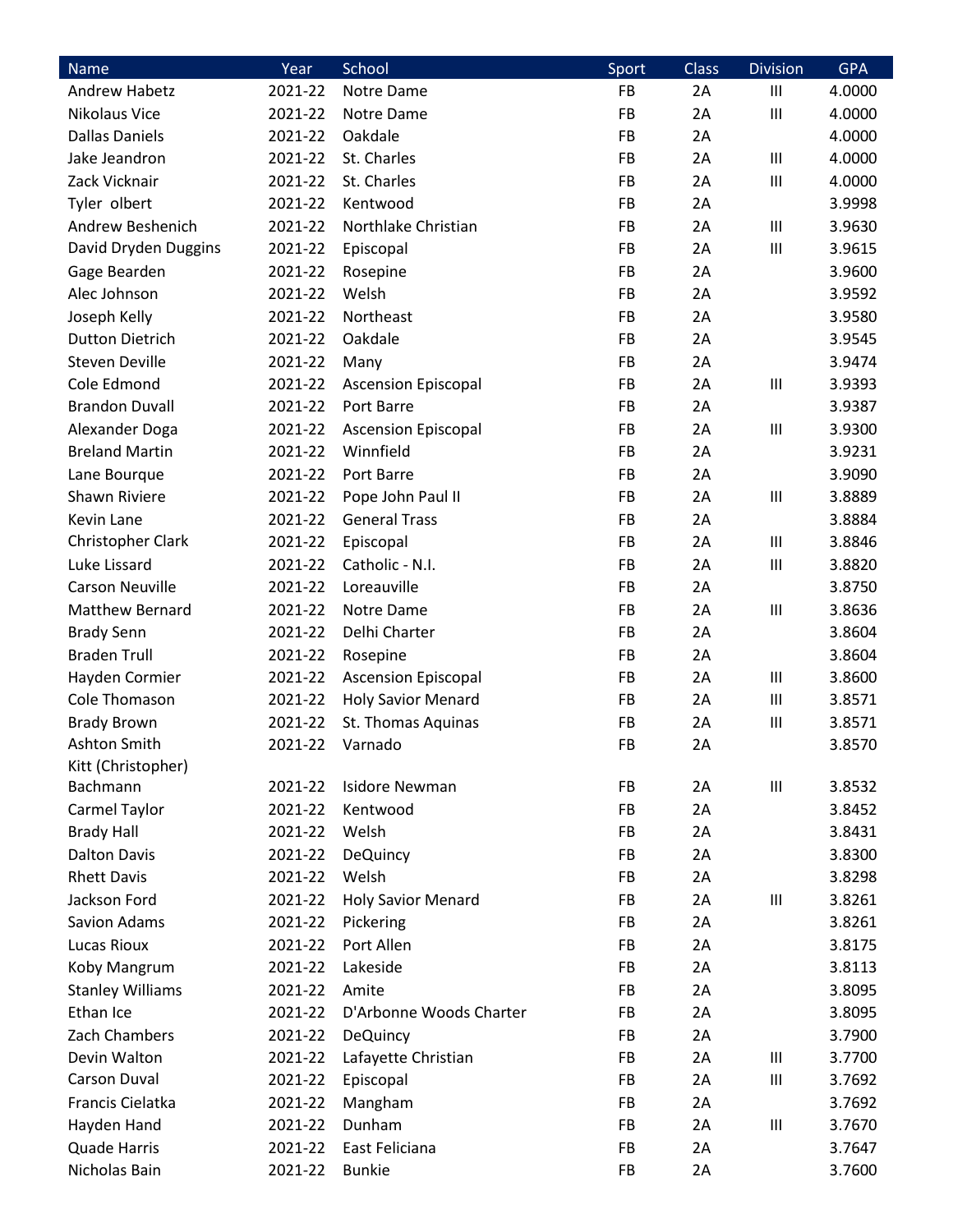| Name                     | Year    | School                     | Sport     | <b>Class</b> | <b>Division</b> | <b>GPA</b> |
|--------------------------|---------|----------------------------|-----------|--------------|-----------------|------------|
| Gavin Gary               | 2021-22 | <b>DeQuincy</b>            | FB        | 2A           |                 | 3.7500     |
| J'Waun Turner            | 2021-22 | <b>General Trass</b>       | FB        | 2A           |                 | 3.7500     |
| Noah Smith               | 2021-22 | Pope John Paul II          | <b>FB</b> | 2A           | Ш               | 3.7500     |
| Daysha Cooper            | 2021-22 | <b>Bunkie</b>              | <b>FB</b> | 2A           |                 | 3.7391     |
| <b>Trevon Nichols</b>    | 2021-22 | Winnfield                  | FB        | 2A           |                 | 3.7359     |
| <b>Ezekial Bourgeois</b> | 2021-22 | South Plaquemines          | FB        | 2A           |                 | 3.7333     |
| Thomas D'armond          | 2021-22 | Episcopal                  | FB        | 2A           | Ш               | 3.7308     |
| Zachary Clarke           | 2021-22 | Catholic - N.I.            | FB        | 2A           | Ш               | 3.7273     |
| Karson Broussard         | 2021-22 | Notre Dame                 | FB        | 2A           | Ш               | 3.7273     |
| Matthew Weiner           | 2021-22 | Dunham                     | FB        | 2A           | Ш               | 3.7140     |
| <b>Fitzgerald West</b>   | 2021-22 | Lafayette Christian        | FB        | 2A           | Ш               | 3.7000     |
| Llam Adamson             | 2021-22 | Amite                      | FB        | 2A           |                 | 3.6977     |
| <b>Bryson Thomas</b>     | 2021-22 | Pine                       | FB        | 2A           |                 | 3.6956     |
| George Arata             | 2021-22 | Pope John Paul II          | FB        | 2A           | Ш               | 3.6923     |
| Caleb Comeaux            | 2021-22 | Notre Dame                 | FB        | 2A           | Ш               | 3.6818     |
| Mason Leger              | 2021-22 | Port Barre                 | <b>FB</b> | 2A           |                 | 3.6818     |
| Wydette Williams Jr.     | 2021-22 | <b>General Trass</b>       | FB        | 2A           |                 | 3.6747     |
| <b>Ethan Frey</b>        | 2021-22 | Rosepine                   | FB        | 2A           |                 | 3.6734     |
| Juvontavious Hodge       | 2021-22 | North Caddo                | FB        | 2A           |                 | 3.6705     |
| <b>Rhett Tharp</b>       | 2021-22 | Vinton                     | FB        | 2A           |                 | 3.6700     |
| Austin Webb              | 2021-22 | Northlake Christian        | FB        | 2A           | Ш               | 3.6667     |
| <b>Braden Moore</b>      | 2021-22 | St. Thomas Aquinas         | FB        | 2A           | Ш               | 3.6667     |
| Noah Young               | 2021-22 | <b>Ascension Episcopal</b> | FB        | 2A           | Ш               | 3.6600     |
| <b>Braden Cranford</b>   | 2021-22 | D'Arbonne Woods Charter    | FB        | 2A           |                 | 3.6428     |
| Reagan Walker            | 2021-22 | D'Arbonne Woods Charter    | FB        | 2A           |                 | 3.6428     |
| <b>Russell Nugier</b>    | 2021-22 | Notre Dame                 | FB        | 2A           | Ш               | 3.6364     |
| Najeh Bacon              | 2021-22 | West St. Mary              | FB        | 2A           |                 | 3.6364     |
| Dyllan Lawson            | 2021-22 | Winnfield                  | FB        | 2A           |                 | 3.6346     |
| <b>Tyler Conner</b>      | 2021-22 | Welsh                      | <b>FB</b> | 2A           |                 | 3.6327     |
| Lawrence Watts           | 2021-22 | Dunham                     | FB        | 2A           | Ш               | 3.6300     |
| James Martin             | 2021-22 | <b>Isidore Newman</b>      | FB        | 2A           | Ш               | 3.6294     |
| Drew Milton              | 2021-22 | St. Thomas Aquinas         | FB        | 2A           | Ш               | 3.6190     |
| Junior Martinez          | 2021-22 | D'Arbonne Woods Charter    | FB        | 2A           |                 | 3.6153     |
| Zintayvious Smith        | 2021-22 | <b>Red River</b>           | FB        | 2A           |                 | 3.6024     |
| <b>Wesley Durant</b>     | 2021-22 | Oakdale                    | FB        | 2A           |                 | 3.6000     |
| Ethan Williams           | 2021-22 | Many                       | FB        | 2A           |                 | 3.5965     |
| <b>Lincoln Oertling</b>  | 2021-22 | Pope John Paul II          | FB        | 2A           | Ш               | 3.5962     |
| Nicholas Swacker         | 2021-22 | Notre Dame                 | FB        | 2A           | Ш               | 3.5909     |
| Calep Jacob              | 2021-22 | Loreauville                | FB        | 2A           |                 | 3.5869     |
| <b>Tyson Hager</b>       | 2021-22 | Welsh                      | FB        | 2A           |                 | 3.5755     |
| Nunzio Martello          | 2021-22 | St. Thomas Aquinas         | FB        | 2A           | Ш               | 3.5714     |
| <b>Brayden Thompson</b>  | 2021-22 | St. Thomas Aquinas         | FB        | 2A           | Ш               | 3.5714     |
| <b>Malik Patterson</b>   | 2021-22 | Varnado                    | FB        | 2A           |                 | 3.5710     |
| Rogan Saunier            | 2021-22 | Delcambre                  | FB        | 2A           |                 | 3.5652     |
| Kyle Ferrais             | 2021-22 | Pope John Paul II          | FB        | 2A           | Ш               | 3.5625     |
| Logan Chenevert          | 2021-22 | <b>Bunkie</b>              | FB        | 2A           |                 | 3.5600     |
| Cale Navarre             | 2021-22 | Welsh                      | FB        | 2A           |                 | 3.5510     |
| Landon Meche             | 2021-22 | <b>Ascension Episcopal</b> | FB        | 2A           | Ш               | 3.5454     |
| Gavin Pierre             | 2021-22 | Houma Christian            | FB        | 2A           | Ш               | 3.5454     |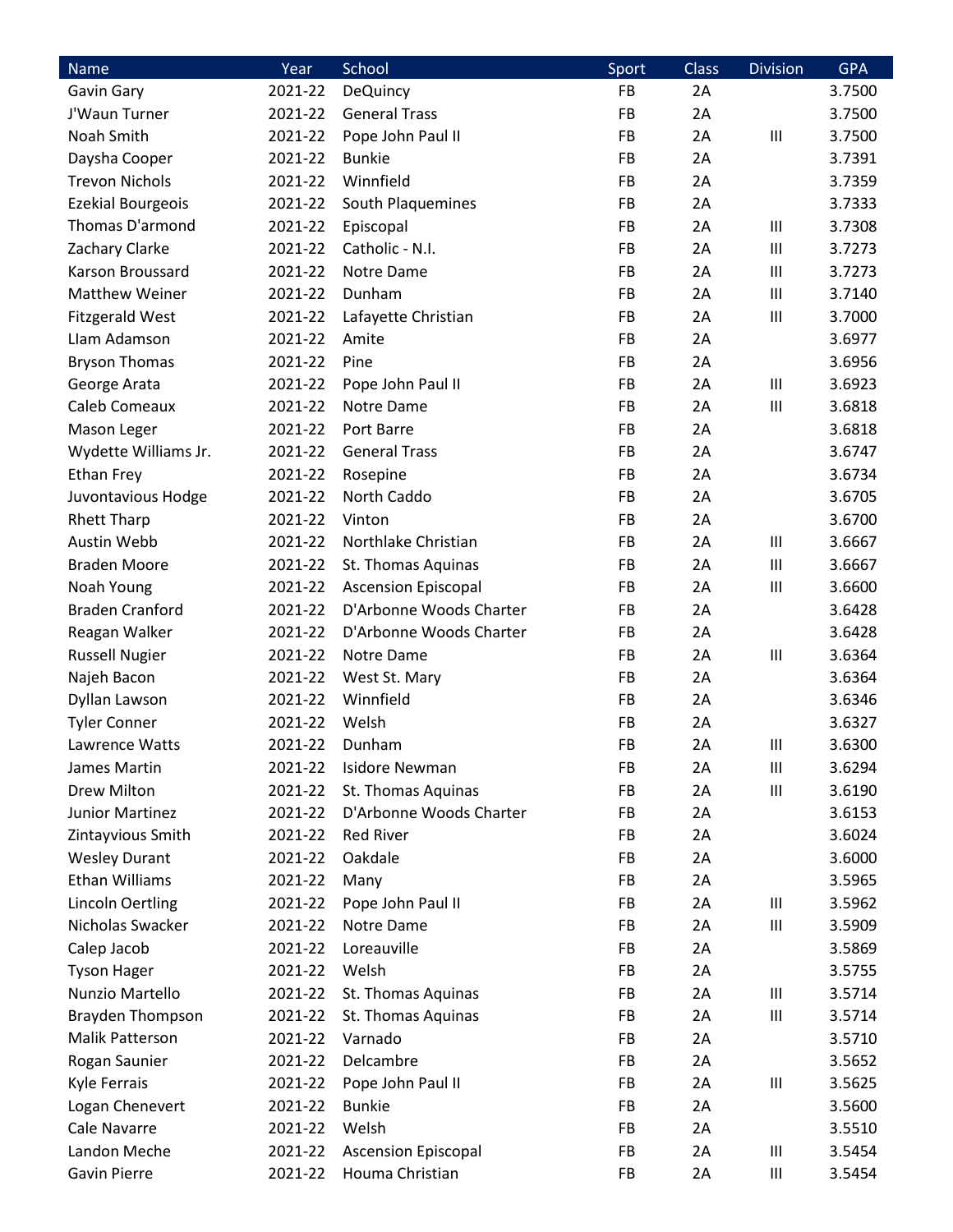| <b>Name</b>             | Year    | School         | Sport     | <b>Class</b> | <b>Division</b> | <b>GPA</b> |
|-------------------------|---------|----------------|-----------|--------------|-----------------|------------|
| Benjamin Bennett Gibson | 2021-22 | Episcopal      | FB        | 2A           | $\mathbf{III}$  | 3.5417     |
| Dalton Keel             | 2021-22 | Rosepine       | FB        | 2A           |                 | 3.5250     |
| Rodell Zanders          | 2021-22 | Kentwood       | FB.       | 2A           |                 | 3.5245     |
| <b>Braden Fontenot</b>  | 2021-22 | Kinder         | <b>FB</b> | 2A           |                 | 3.5210     |
| <b>Bryce Bertucci</b>   | 2021-22 | St. Charles    | FB        | 2A           | $\mathbf{III}$  | 3.5185     |
| Shawn Sutherland        | 2021-22 | Isidore Newman | FB        | 2A           | Ш               | 3.5146     |
| <b>Travon Prater</b>    | 2021-22 | Avoyelles      | FB        | 2A           |                 | 3.5111     |
| J'Micheal Gray          | 2021-22 | Franklin       | FB        | 2A           |                 | 3.5102     |
| Hayden Sauseda          | 2021-22 | <b>Bunkie</b>  | <b>FB</b> | 2A           |                 | 3.5000     |
| Luke LeBoeuf            | 2021-22 | Kinder         | <b>FB</b> | 2A           |                 | 3.5000     |
| Payton Judice           | 2021-22 | Loreauville    | FB        | 2A           |                 | 3.5000     |
| Logan Cheever           | 2021-22 | Rosepine       | <b>FB</b> | 2A           |                 | 3.5000     |
| <b>Cutter Barks</b>     | 2021-22 | Vinton         | <b>FB</b> | 2A           |                 | 3.5000     |

### *Class 1A & Division IV*

| <b>Name</b>             | Year    | School                    | Sport     | <b>Class</b> | <b>Division</b> | <b>GPA</b> |
|-------------------------|---------|---------------------------|-----------|--------------|-----------------|------------|
| <b>Caleb Clement</b>    | 2021-22 | <b>Calvary Baptist</b>    | <b>FB</b> | 1A           | IV              | 4.0000     |
| Caleb Wardell           | 2021-22 | <b>Calvary Baptist</b>    | <b>FB</b> | 1A           | IV              | 4.0000     |
| John Allen              | 2021-22 | Catholic - P.C.           | <b>FB</b> | 1A           | IV              | 4.0000     |
| Andrew Jewell           | 2021-22 | Catholic - P.C.           | <b>FB</b> | 1A           | IV              | 4.0000     |
| <b>Collin Gregg</b>     | 2021-22 | Glenbrook                 | <b>FB</b> | 1A           | IV              | 4.0000     |
| Armontee Barber         | 2021-22 | Gueydan                   | FB        | 1A           |                 | 4.0000     |
| <b>Collin Faucheux</b>  | 2021-22 | <b>Hanson Memorial</b>    | FB        | 1A           | IV              | 4.0000     |
| Andy Mai                | 2021-22 | <b>Hanson Memorial</b>    | FB        | 1A           | IV              | 4.0000     |
| <b>Gannon Duke</b>      | 2021-22 | LaSalle                   | FB        | 1A           |                 | 4.0000     |
| <b>Avery Pilgreen</b>   | 2021-22 | <b>Ouachita Christian</b> | FB        | 1A           | IV              | 4.0000     |
| Nicholas Bertrand       | 2021-22 | St. Edmund                | FB        | 1A           | IV              | 4.0000     |
| <b>William Driggs</b>   | 2021-22 | St. Edmund                | <b>FB</b> | 1A           | IV              | 4.0000     |
| James Mayronne          | 2021-22 | St. Frederick             | FB        | 1A           | IV              | 4.0000     |
| Eli Moore               | 2021-22 | St. Frederick             | FB        | 1A           | IV              | 4.0000     |
| <b>Gunter Tannehill</b> | 2021-22 | St. Frederick             | <b>FB</b> | 1A           | IV              | 4.0000     |
| John Bueche             | 2021-22 | St. John                  | FB        | 1A           | IV              | 4.0000     |
| Joseph Schlatre         | 2021-22 | St. John                  | <b>FB</b> | 1A           | IV              | 4.0000     |
| <b>Thomas Bellaire</b>  | 2021-22 | <b>Vermilion Catholic</b> | FB        | 1A           | IV              | 4.0000     |
| Seth Noegel             | 2021-22 | Vermilion Catholic        | FB        | 1A           | IV              | 4.0000     |
| Ethan Pardon            | 2021-22 | Oak Grove                 | <b>FB</b> | 1A           |                 | 3.9767     |
| Zeke Toups              | 2021-22 | Calvary Baptist           | FB        | 1A           | IV              | 3.9733     |
| Zacc Landry             | 2021-22 | <b>Central Private</b>    | <b>FB</b> | 1A           | IV              | 3.9608     |
| Kane Atkinson           | 2021-22 | East Beauregard           | FB        | 1A           |                 | 3.9608     |
| Conner Breen            | 2021-22 | St. Frederick             | FB        | 1A           | IV              | 3.9600     |
| James Worthey           | 2021-22 | <b>Cedar Creek</b>        | FB        | 1A           | IV              | 3.9556     |
| Amel Lodridge           | 2021-22 | Northwood - Lena          | FB        | 1A           |                 | 3.9545     |
| lan Dupre               | 2021-22 | St. Edmund                | <b>FB</b> | 1A           | IV              | 3.9545     |
| Luke Vidrine            | 2021-22 | St. Edmund                | FB        | 1A           | IV              | 3.9545     |
| Jackson Derr            | 2021-22 | LaSalle                   | FB        | 1A           |                 | 3.9534     |
| <b>Bryant Moore</b>     | 2021-22 | Westminster Christian     | FB        | 1A           | IV              | 3.9500     |
| Kenison Roby            | 2021-22 | Haynesville               | <b>FB</b> | 1A           |                 | 3.9473     |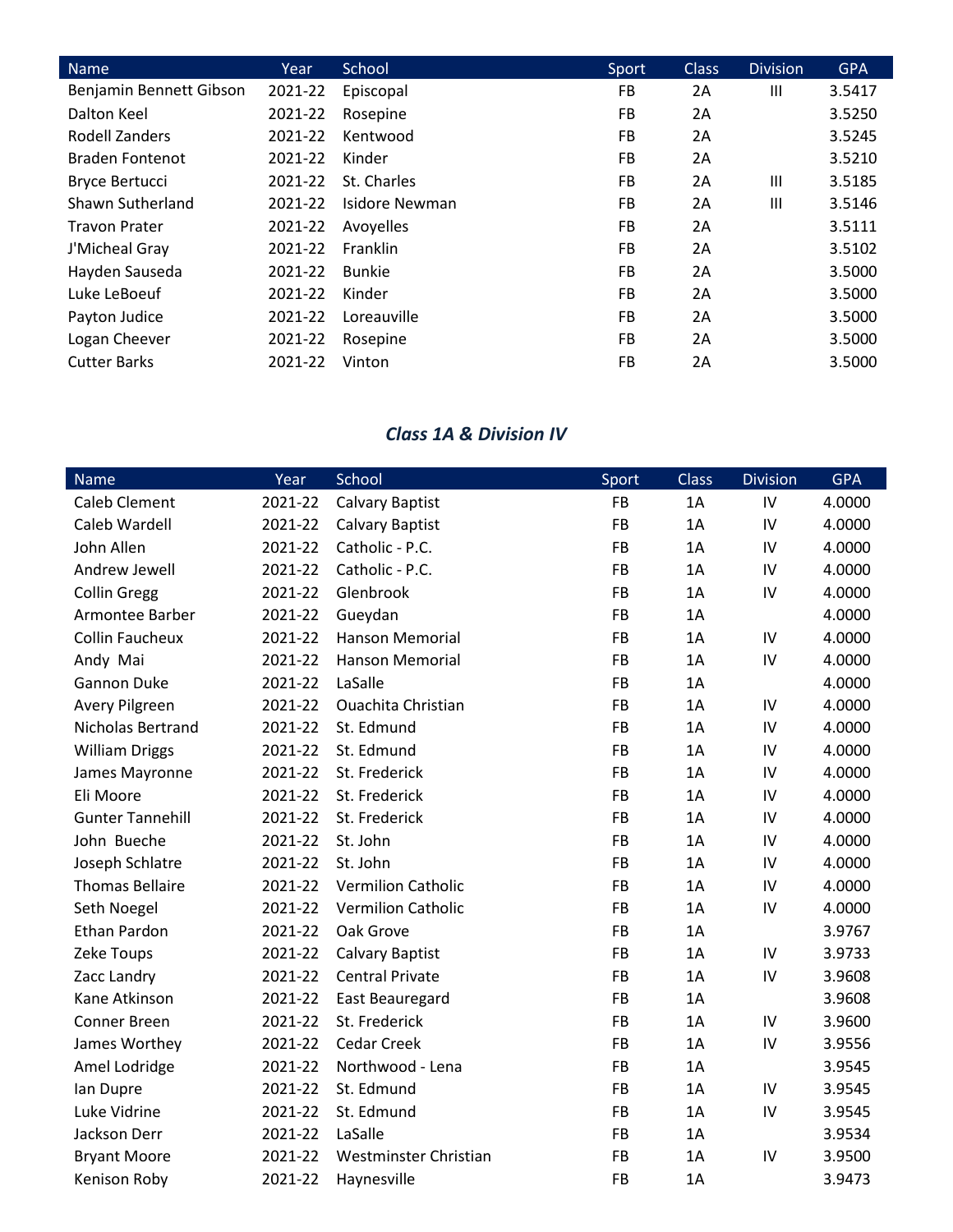| <b>Name</b>                | Year    | School                     | Sport | Class | <b>Division</b> | <b>GPA</b> |
|----------------------------|---------|----------------------------|-------|-------|-----------------|------------|
| <b>Emory Templet</b>       | 2021-22 | <b>Ascension Christian</b> | FB    | 1A    | IV              | 3.9388     |
| <b>Graeme Fidelak</b>      | 2021-22 | St. Mary's                 | FB    | 1A    | IV              | 3.9310     |
| Lance Captain              | 2021-22 | East Iberville             | FB    | 1A    |                 | 3.9285     |
| Earl Chiasson III          | 2021-22 | <b>Vermilion Catholic</b>  | FB    | 1A    | IV              | 3.9170     |
| <b>Drake Turner</b>        | 2021-22 | <b>Highland Baptist</b>    | FB    | 1A    | IV              | 3.9130     |
| Casey Cobb                 | 2021-22 | <b>Ouachita Christian</b>  | FB    | 1A    | IV              | 3.9130     |
| Zachary Bacilla            | 2021-22 | Westminster Christian      | FB    | 1A    | IV              | 3.9100     |
| Landry Lyddy               | 2021-22 | <b>Calvary Baptist</b>     | FB    | 1A    | IV              | 3.9091     |
| Tristan Freeman            | 2021-22 | Centerville                | FB    | 1A    |                 | 3.9091     |
| Mark Fruge                 | 2021-22 | St. Edmund                 | FB    | 1A    | IV              | 3.9091     |
| Cole Fontenot              | 2021-22 | Sacred Heart               | FB    | 1A    | IV              | 3.9070     |
| Daven Benoit               | 2021-22 | St. Edmund                 | FB    | 1A    | IV              | 3.9048     |
| Caleb Cassidy              | 2021-22 | <b>Sacred Heart</b>        | FB    | 1A    | IV              | 3.8979     |
| Paul Pham                  | 2021-22 | St. Frederick              | FB    | 1A    | IV              | 3.8900     |
| Matthew Morgan             | 2021-22 | East Beauregard            | FB    | 1A    |                 | 3.8723     |
| Bowen Johnson              | 2021-22 | <b>Vermilion Catholic</b>  | FB    | 1A    | IV              | 3.8700     |
| <b>Tristan Crochet</b>     | 2021-22 | LaSalle                    | FB    | 1A    |                 | 3.8666     |
| Parrish Abramson           | 2021-22 | Metairie Park Country Day  | FB    | 1A    | IV              | 3.8600     |
| <b>William Bundick</b>     | 2021-22 | St. Edmund                 | FB    | 1A    | IV              | 3.8571     |
| <b>Austin Stanford</b>     | 2021-22 | St. Edmund                 | FB    | 1A    | IV              | 3.8571     |
| Imani Marcel               | 2021-22 | Lincoln Preparatory School | FB    | 1A    |                 | 3.8570     |
| Andre Johnson              | 2021-22 | <b>Basile</b>              | FB    | 1A    |                 | 3.8461     |
| Haeden Wahden              | 2021-22 | Riverside Academy          | FB    | 1A    | IV              | 3.8400     |
| Maddox Pierrotti           | 2021-22 | Elton                      | FB    | 1A    |                 | 3.8298     |
| Caleb Spurlock             | 2021-22 | <b>Ouachita Christian</b>  | FB    | 1A    | IV              | 3.8181     |
| Wyatt Column               | 2021-22 | Oak Grove                  | FB    | 1A    |                 | 3.8140     |
| Joshua Daigle              | 2021-22 | St. John                   | FB    | 1A    | IV              | 3.8100     |
| Dedric Candler             | 2021-22 | Delhi                      | FB    | 1A    |                 | 3.8056     |
| Herman Brister             | 2021-22 | Southern Lab               | FB    | 1A    | IV              | 3.7959     |
| <b>Barham White</b>        | 2021-22 | <b>Ouachita Christian</b>  | FB    | 1A    | IV              | 3.7916     |
| Angelo Izzard              | 2021-22 | Southern Lab               | FB    | 1A    | IV              | 3.7907     |
| Neiman Sullen              | 2021-22 | Hamilton Christian         | FB    | 1A    | IV              | 3.7826     |
| <b>Walter Clement</b>      | 2021-22 | LaSalle                    | FB    | 1A    |                 | 3.7777     |
| <b>Brett King</b>          | 2021-22 | <b>Grand Lake</b>          | FB    | 1A    |                 | 3.7750     |
| Andy Weatherford           | 2021-22 | Ouachita Christian         | FB    | 1A    | IV              | 3.7727     |
| John Moody                 | 2021-22 | Montgomery                 | FB    | 1A    |                 | 3.7719     |
| <b>Austin Bradford</b>     | 2021-22 | <b>Central Private</b>     | FB    | 1A    | IV              | 3.7708     |
| Cam'Ron Williams           | 2021-22 | Merryville                 | FB    | 1A    |                 | 3.7700     |
| Maximo Valobra             | 2021-22 | Metairie Park Country Day  | FB    | 1A    | IV              | 3.7700     |
| <b>Matthew Francois</b>    | 2021-22 | <b>Basile</b>              | FB    | 1A    |                 | 3.7692     |
| Kase Ellerbe               | 2021-22 | Oak Grove                  | FB    | 1A    |                 | 3.7609     |
| <b>Rhett Bergeron</b>      | 2021-22 | <b>Opelousas Catholic</b>  | FB    | 1A    | IV              | 3.7600     |
| <b>Braxton Whittenberg</b> | 2021-22 | St. John                   | FB    | 1A    | IV              | 3.7600     |
| Gus Ortega                 | 2021-22 | <b>River Oaks</b>          | FB    | 1A    | IV              | 3.7441     |
| <b>Blake Miller</b>        | 2021-22 | Hanson Memorial            | FB    | 1A    | IV              | 3.7381     |
| Adameon Botley             | 2021-22 | Oberlin                    | FB    | 1A    |                 | 3.7317     |
| <b>Baylor McCoy</b>        | 2021-22 | <b>Basile</b>              | FB    | 1A    |                 | 3.7307     |
| Silas Chesne               | 2021-22 | Sacred Heart               | FB    | 1A    | IV              | 3.7209     |
| Jacob Amann                | 2021-22 | Metairie Park Country Day  | FB    | 1A    | IV              | 3.7200     |